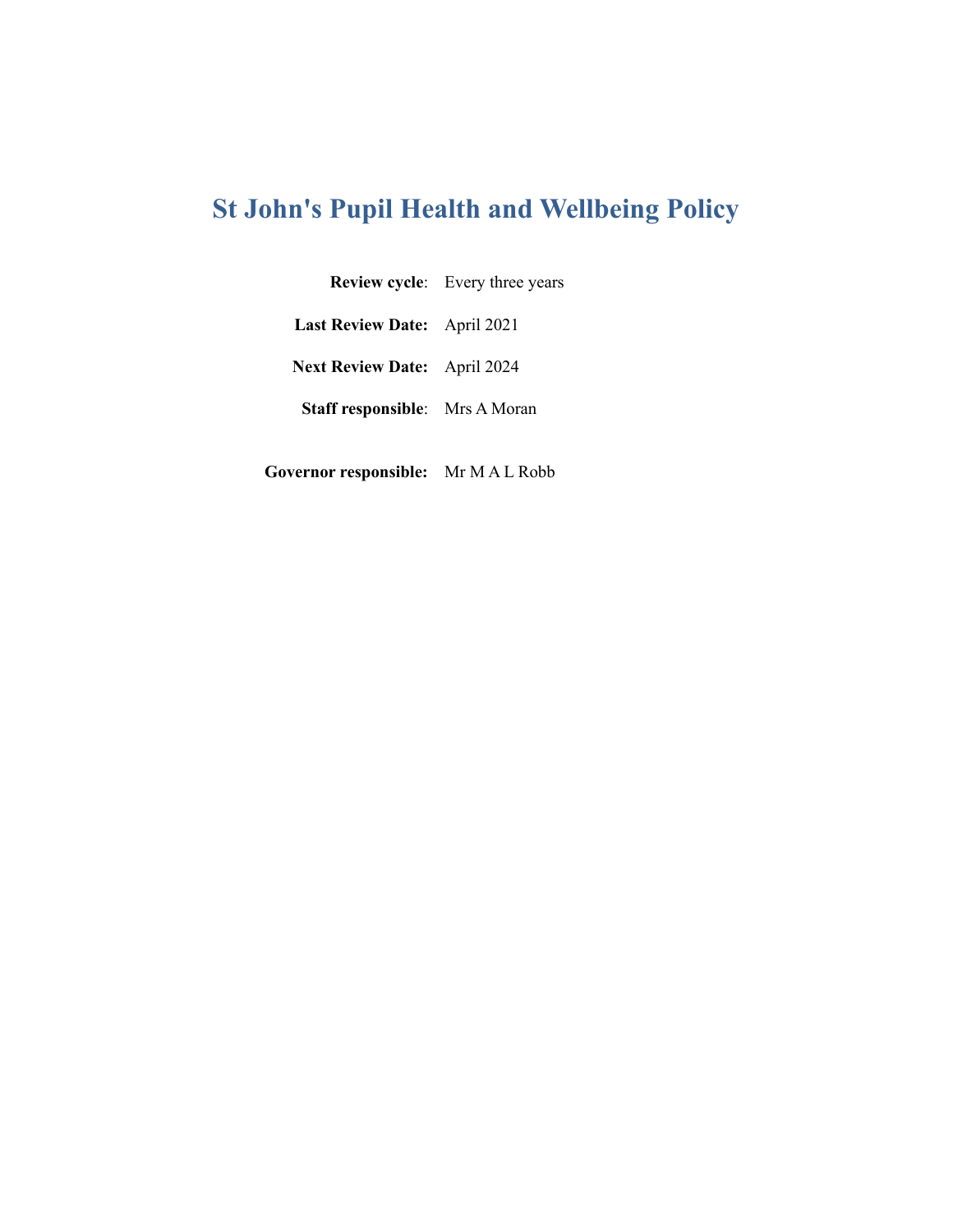# THIS POLICY IS APPLICABLE TO ALL PUPILS AT ST JOHN'S SCHOOL INCLUDING THOSE IN THE EYFS

**St John's School - First Aid**

<span id="page-1-0"></span>**Contents**

**8.1 First Aid [Policy](#page-2-0)**

- **8.2 Qualified Paediatric First Aid List**
- **8.3 [Medicines](#page-9-0) in School Policy**
- **8.4 [Asthma](#page-12-0) Policy**
- **8.5 [Diabetes](#page-14-0) Policy**
- **8.6 [Epipen](#page-18-0) Policy**
- **8.7 [Epilepsy](#page-21-0) Policy**
- **8.8 Sports [Injuries](#page-23-0) Policy**
- **8.9 Head [Injury](#page-24-0) Policy**
- **8.10 Contagious Diseases**
- **8.11 Food [Allergen](#page-30-0) Policy (AFCC)**
- **8.12 [Defibrillator](#page-34-0) Policy (AEDs)**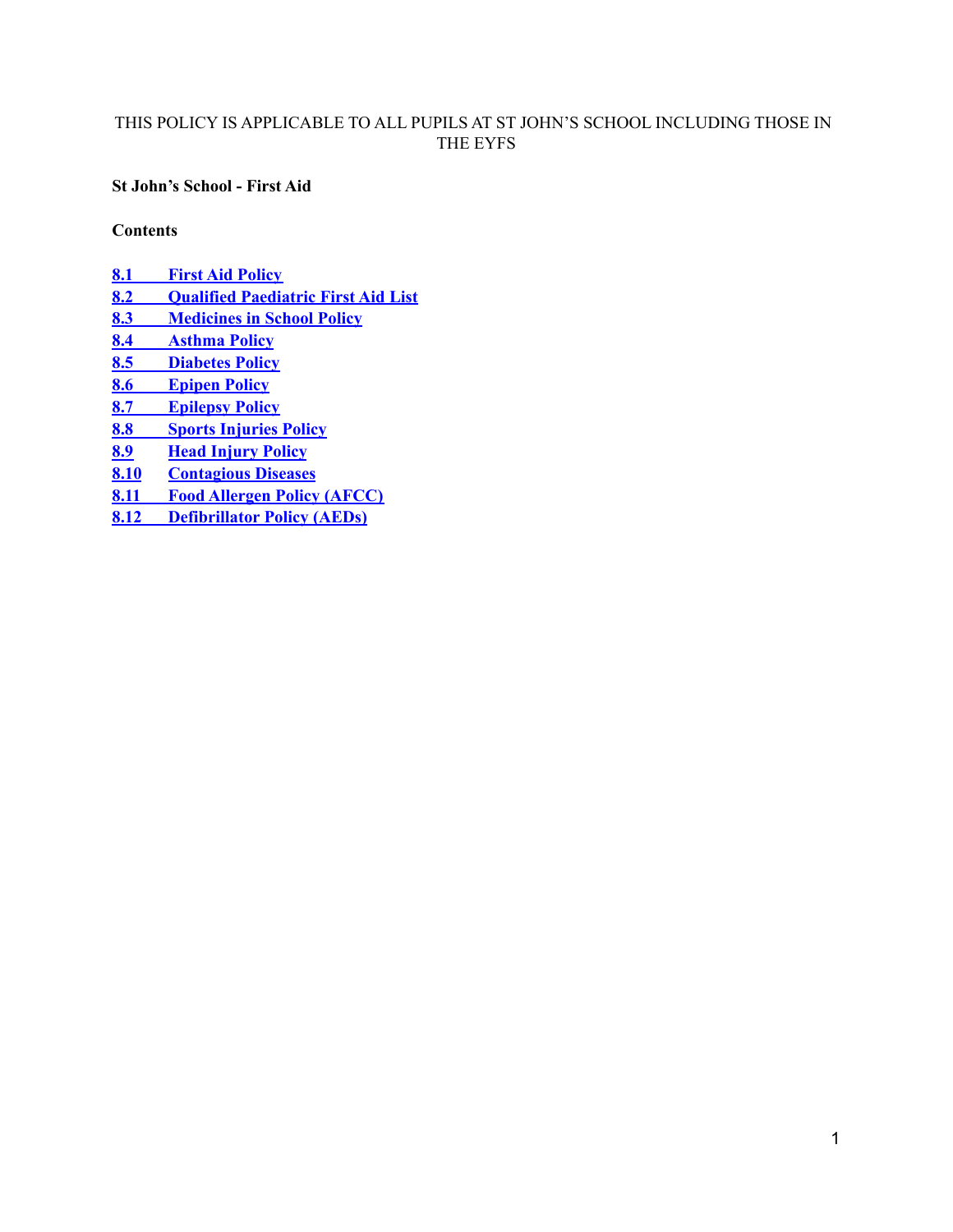#### <span id="page-2-0"></span>**8.1 FIRST AID POLICY [Contents](#page-1-0)**

*Please note this policy applies to all pupils at St John's, including those in the EYFS.*

#### **1. INTRODUCTION:**

**The health and welfare of pupils at St John's is a high priority. First Aid provision and the** administration of medicines is key to the care provided by the First Aid Team. The team is led by a Lead first Aider and a team of staff who hold a First Aid at Work qualification and administer first **aid, deal with illness, accidents and emergencies.**

**St John's has two Medical Rooms, one situated in the Pre-Prep department, the other is situated in the Centenary Sports Hall. A member of the First Aid Team (Alison Moran, Hermann Kruger, Tom Newman and John Pawson) is always on duty pitch-side during home matches.**

This Code of Practice covers the arrangements that need to be made to ensure that appropriate treatment is given to injured or ill people.

- Treatment for the purpose of preserving life and minimizing the consequences of injury and illness until help from a medical practitioner, paramedic or nurse can be obtained;
- Treatment of minor injuries which would not necessarily need treatment by a medical practitioner or nurse.
- Parents are always notified of any First Aid treatment given to a boy at school. This will be orally and written in serious cases or with a note for minor injuries. A copy of all notes are kept for school records.
- Boys who feel ill in class are encouraged to tell the Teacher/Teaching Assistant who will assess their needs. Older boys are then sent to the School Office. Should a serious incident arise, a First Aider is called for. Parents will be notified and asked to collect their son if necessary. If the illness is not thought to be serious, the child will be monitored at school until there is a change in the condition.
- First Aid provision and the administration of medicines is central to the care provided by St John's.

#### **2. Trained First Aid Personnel**

The First Aid Team as listed above holds a First Aid at Work qualification renewed every three years. All other staff members hold an Emergency First Aid qualification renewed every three years. Lower School staff all hold a Paediatric First Aid qualification renewed every three years. The Upper School staff and Support Team are all Emergency First Aid trained.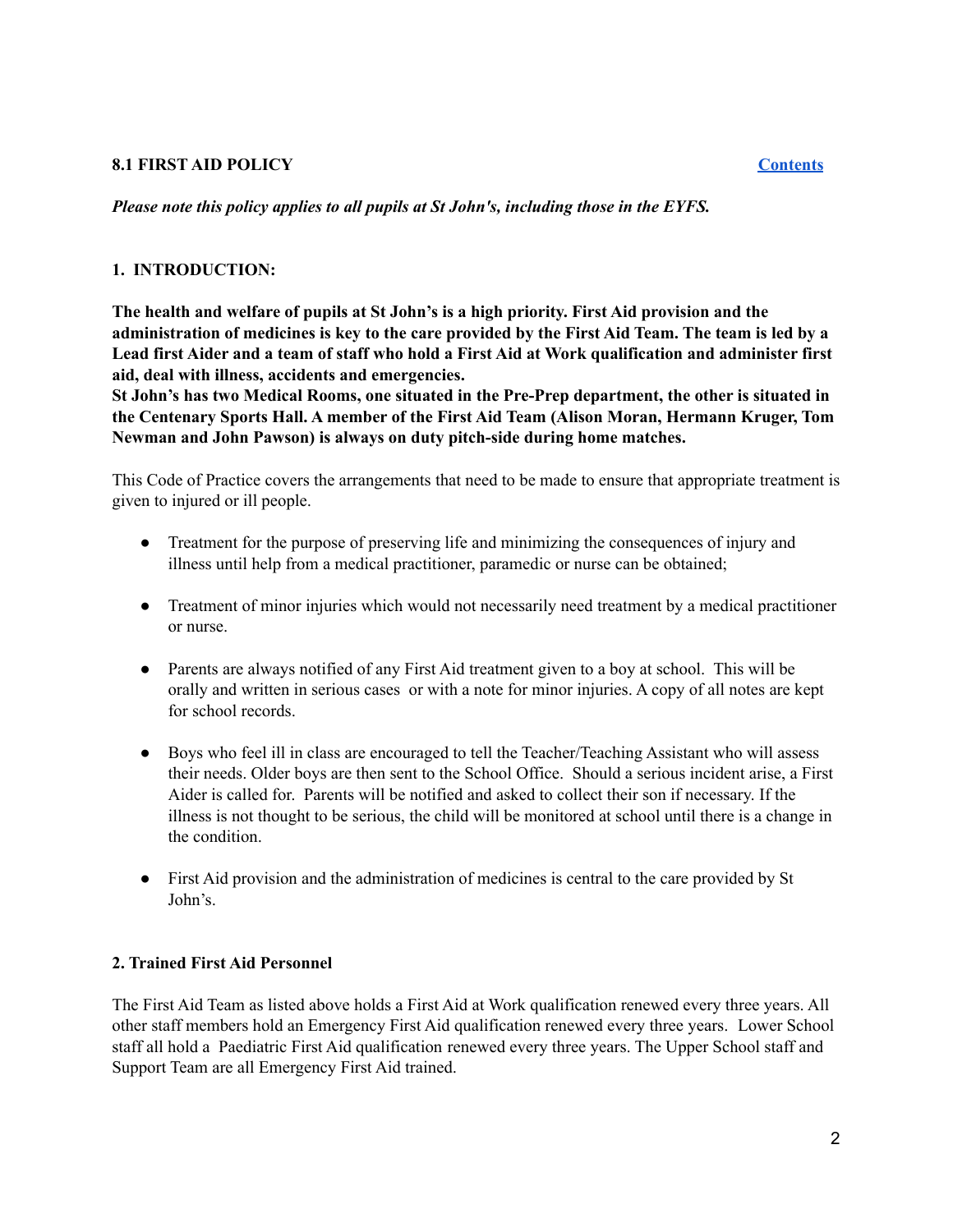A member of EYFS staff who has been Paediatric First Aid trained will always be on site when the children are there and that every outing will have a member of staff who has been trained in paediatric first aid.

# **3. TRAINING ARRANGEMENTS.**

First Aid training is carried out on INSET days where possible.

The First Aid team are expected to attend a First Aid at Work training course (3 day) which they renew every 3 years.

Teaching and support staff are on a rolling 3 year training system and are expected to attend a one day Emergency First Aid course.

Staff in the EYFS and Pre-Prep also complete a Paediatric First Aid course again renewed every 3 years. All courses are Health and Safety Executive Approved and comply with the Health and Safety (First Aid) Regulations 1981 and Approved Code of Practice L74 (revised 2013) guidelines for the qualification of workplace First Aiders.

All staff that teach PE or Games are required to attend a First Aid course. (EFAW or PAEDIATRIC)

| <b>Name</b>          | <b>Department</b>                  | <b>First Aid at Work</b><br>(EFAW) | <b>Expires</b> | Paediatric<br><b>First Aid</b> | <b>Expires</b> |
|----------------------|------------------------------------|------------------------------------|----------------|--------------------------------|----------------|
| Alison Moran         | Lead First<br>Aid $\&$<br>Pre-Prep | May 2019                           | May 2022       | April 2018                     | April 2021     |
| Hermann Krüger       | Sport                              | Sept 2019                          | Sept 2022      | April 2021                     | April 2024     |
| Carole Baguley       | Office                             | June 2021                          | June 2024      | April 2021                     | April 2024     |
| John Pawson          | Sport                              | Sept 2019                          | Sept 2022      | April 2021                     | April 2024     |
| Matt Smith           | Sport $&$<br>Juniors               | Sept 2021                          | Sept 2024      |                                |                |
| Tom Newman           | Science                            | Sept 2020                          | Sept 2023      |                                |                |
| Sarah                | Reeves                             | June 2021                          | June 2024      |                                |                |
| <b>Clare Roberts</b> | Pre-Prep                           |                                    |                | April 2021                     | April 2024     |
| Katy Morgan          | Pre-Prep                           |                                    |                | April 2021                     | April 2024     |
| Jaishmin Shah        | Junior                             |                                    |                | April 2021                     | April 2024     |
| <b>Richard Haley</b> | Junior                             |                                    |                | April 2021                     | April 2024     |

# **3.1 Qualified Paediatric First Aid & First Aid at Work List**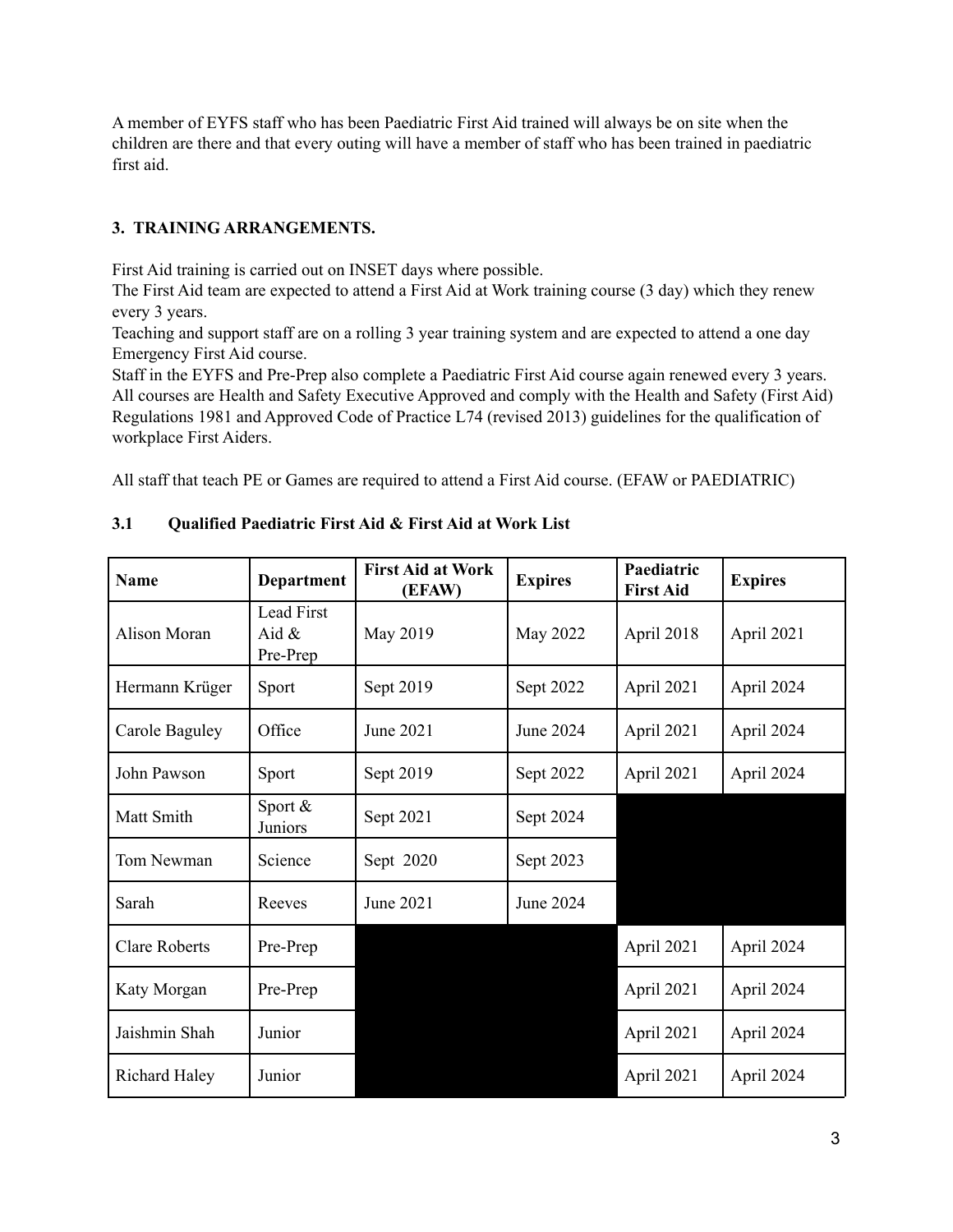| Maria Gilders            | Pre-Prep            | April 2021 | April 2024 |
|--------------------------|---------------------|------------|------------|
| Lisa Digby               | Pre-Prep            | April 2021 | April 2024 |
| Pippa Wilson             | Pre-Prep            | April 2021 | April 2024 |
| Rachel Scott             | Pre-Prep            | April 2021 | April 2024 |
| Lydia Allen              | Pre-Prep            | April 2021 | April 2024 |
| Harry Colgate            | Sport &<br>Pre-Prep | April 2021 | April 2024 |
| Kelly Roach              | Pre-Prep            | April 2021 | April 2024 |
| Susie Whyton             | Pre-Prep            | April 2021 | April 2024 |
| Lisa O'Donnell           | Pre-Prep            | April 2021 | April 2024 |
| Kristina<br>Burkauskiene | Pre-Prep            | April 2021 | April 2024 |
| <b>Hayley Cottrell</b>   | Pre-Prep            | April 2021 | April 2024 |
| Lindsay Luke             | Pre-Prep            | April 2021 | April 2024 |
| Lucy Wagemaker           | Juniors             | April 2021 | April 2024 |
| <b>Caroline Scarlett</b> | Pre-Prep            | April 2021 | April 2024 |
| Leah Murphy              | Pre-Prep            | April 2021 | April 2024 |
| Shaun O'Brien            | Sport               | April 2021 | April 2024 |

Alison Moran September 2021

### **4. PROVISION OF FIRST AIDERS/APPOINTED PERSONS AT ST JOHN'S.**

First-Aid provision must be available at all times while people are on school premises and also off the premises when on school visits.

The School is responsible under the Health and Safety at Work Act 1974 for ensuring that first-aid provision is available for staff, pupils and visitors.

St John's is banded in a lower risk category which includes Primary/Nursery Schools. The number of employees (80) requires the minimum of one First Aider and at least one appointed person for the first-aid cover of employees. However there are other factors to be taken into consideration.

This provision allows for absence of First Aiders or Appointed Persons e.g. leave or sickness.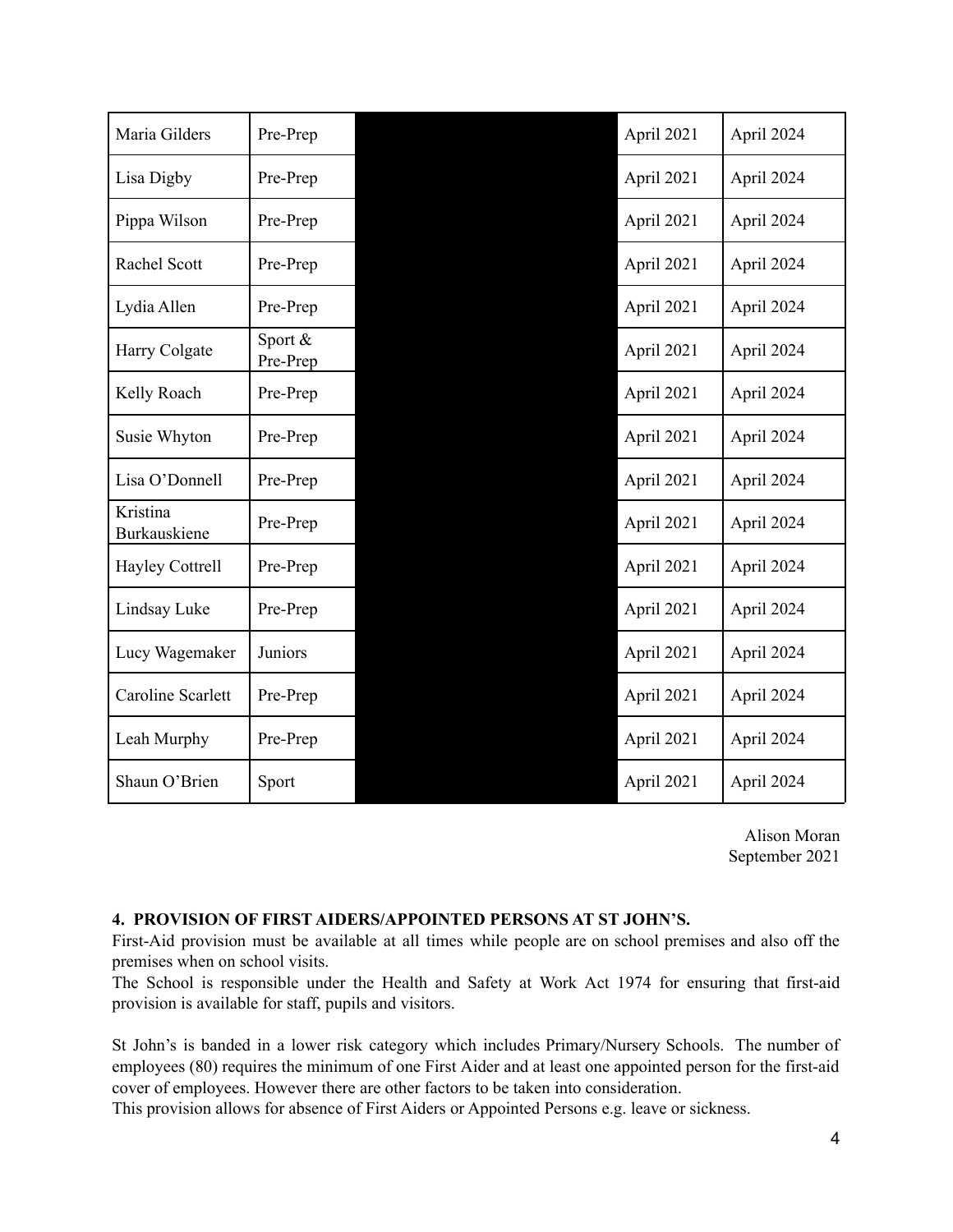# **5. INFORMATION ON FIRST AID ARRANGEMENTS**

The First Aid Lead will inform all employees at the School of the following:

- the arrangements for recording and reporting accidents
- the arrangements for first aid
- those employees with qualifications in first aid; and those who have attended Emergency First Aid Courses
- the location of first aid boxes

In addition, the First Aid Lead will ensure that signs are displayed throughout the School providing the following information:

- names of employees with first aid qualifications and those who have attended Emergency First Aid Courses
- location of first aid boxes

All members of staff will be made aware of the School's First Aid Policy.

### **6. FIRST AID FACILITIES AND EQUIPMENT**

First Aid Boxes are located throughout the school. They are green with a white cross in accordance with the Health and Safety (Safety Signs and Signals) Regulations 1996. These boxes are checked half termly and items are replaced or stocked up where necessary. Staff must inform the First Aid Lead when the last medical item is used from a medical box or bag in order to restock these as soon as possible after use.

. There should be a box readily available in higher risk areas of the school such as:

- gymnasia/sports halls;
- laboratories:
- resistant materials technology;
- workshops;
- art studios:
- kitchen

#### **At St John's first aid boxes are situated in:**

#### **Pre-Prep**

- Green First Aid bags are located in each classroom in the Pre-Prep
- First aid cupboard in Pre-Prep foyer.

#### **EYFS**

- A green first aid bag is located on a hook inside the main Nursery door
- A green first aid bag is located on a hook behind the teacher's desk in the Robins classroom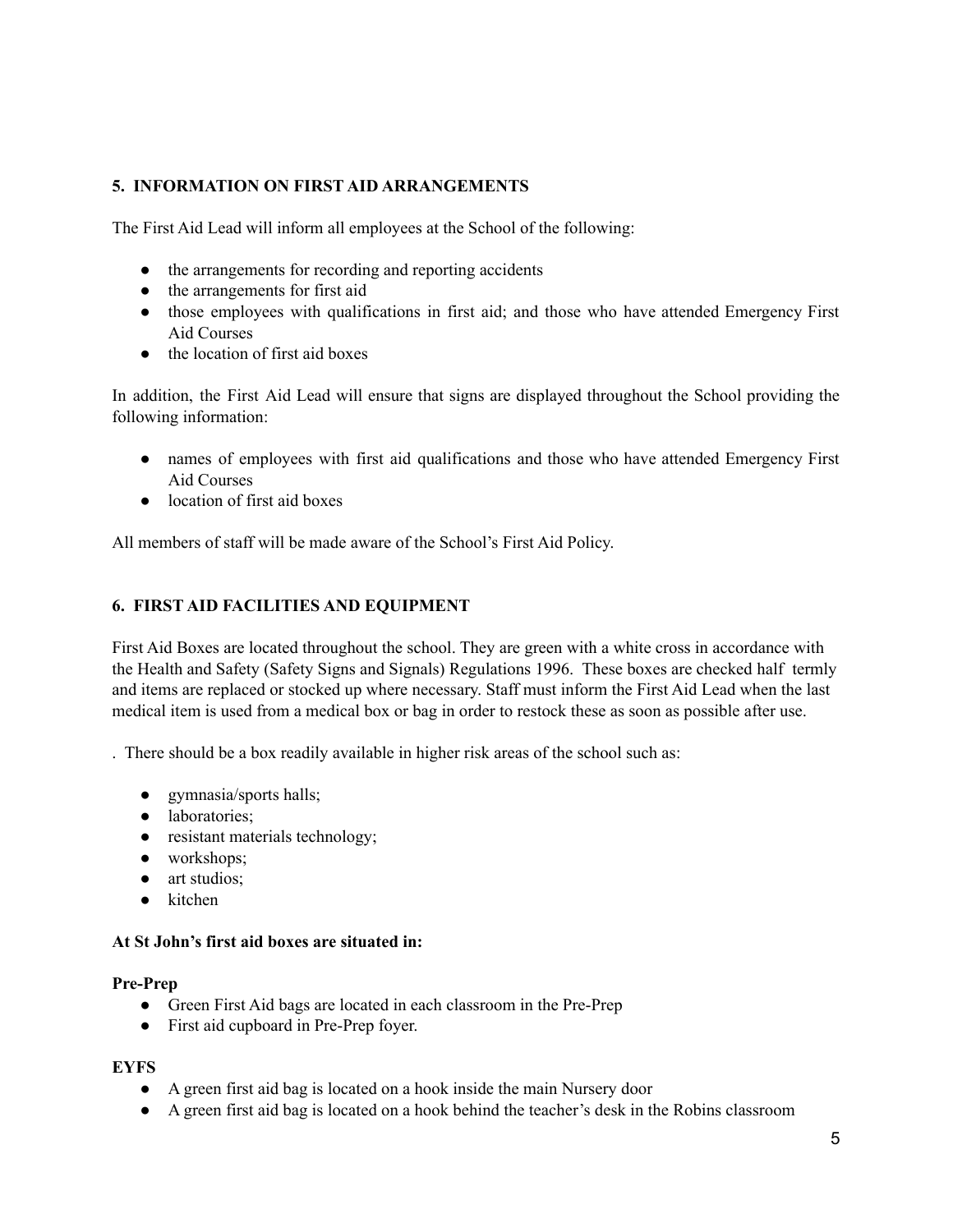● A green first aid bag is located on a hook beside the sink in the Squirrels classroom

### **Senior and Junior School**

- The Centenary Sports Hall
- Science Laboratories
- Design Technology
- Art Room
- The School Kitchen
- The Junior Building
- The White House
- The School Office
- School minibuses
- White House staff room
- Ground Staff yard
- Maintenance office

### **Outside areas**

- Car park/playground, just inside the Pre-Prep door
- The Sports Pavilion (1st XI Cricket Pitch)
- Astroturf
- Year 8 tennis court/woods
- All sporting activities
- The Forest Equipment Shed

These boxes are checked half termly and items are replaced or stocked up where necessary. Staff must inform the First Aid Lead when the last medical item is used from a medical box or bag in order to restock these as soon as possible after use.

# **Travelling First Aid Kits**

Transport legislation requires that all school minibuses carry a first-aid container. Mini-buses have a travelling first-aid kit. These are checked by the School First Aid Lead. In addition kits are in each Minibus to deal with spillages eg vomit, urine etc.

The container itself must be kept in good condition, be readily available for use and clearly visible as a first aid container (white cross on a green background).

Tablets, medicines (e.g. Dettol, Savlon etc.) burn and sting treatments are not permitted. These items, if administered, can under certain circumstances make a condition worse or interfere with any hospital treatment which may be required.

#### **Residential Visits First Aid Kit**

Before pupils attend residential visits, parents are asked to complete a Medical Form; Parents are asked to give permission for the following medication to be administered in loco parentis: Calpol, antihistamine.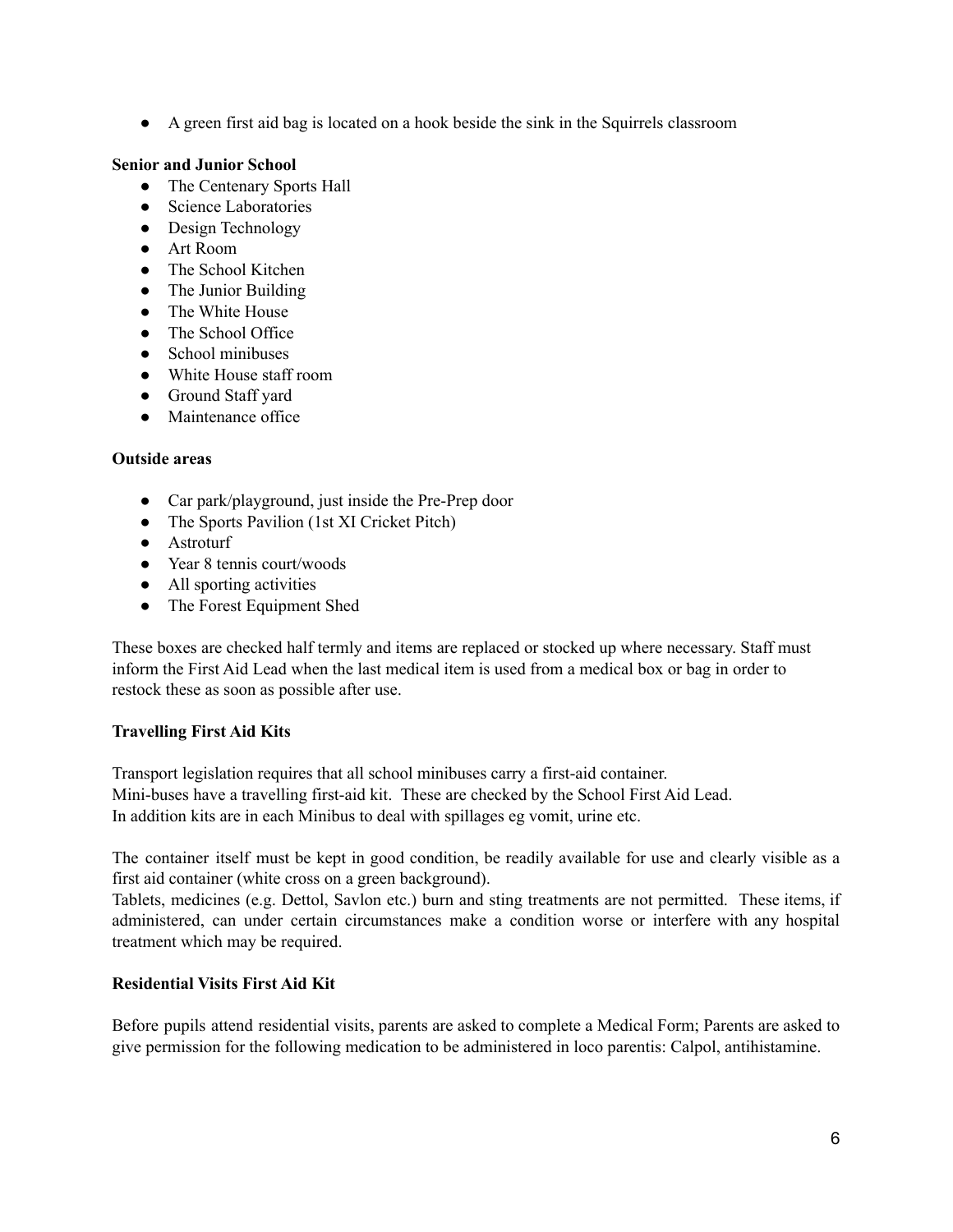The Senior School First Aider prepares a First Aid Kit consisting of medication, together with any individual medication required (eg. AAI (Adrenaline Auto Injector) / Asthma Inhaler) which must be given to the Residential Visit Leader.

# **First Aid or Medical Rooms**

In compliance with the revised Education (Independent School Standards) (England) Regulations 2014 (Updated January 2021) the Governing Body will ensure that a room is made available for medical treatment. This facility will contain the following and be readily available for use:

- sink with running hot and cold water;
- drinking water (if not available on mains taps) and disposable cups;
- paper towels
- smooth-topped working surfaces;
- a range of First Aid equipment (at least to the standard required in First Aid boxes) and proper storage;
- chair;
- couch or bed (with waterproof cover), pillow and blankets;
- Soap;
- clean protective garments for First Aiders;
- suitable refuse container (foot operated) lined with appropriate disposable yellow plastic bags, i.e. for clinical waste;
- an appropriate record-keeping facility;
- A means of communication, e.g. telephone.

St John's has a designated Medical Room in the Pre-Prep and the Centenary Sports Hall

# **DISPOSAL OF USED MATERIALS**

All staff must take precautions to avoid infection. Hygiene procedures must be followed. Staff should use disposable gloves and should take care when dealing with blood or other body fluids.

Items contaminated with blood or other body fluids are treated in the following ways:-

- Disposable items, unless very small and capable of being flushed away, should be sealed in a plastic bag and disposed of with general waste;
- Clothing can be cleaned in an ordinary washing machine on the hot cycle;

Other equipment and surfaces can be cleaned using a hypochlorite solution e.g. bleach (one part bleach to ten parts water) or Milton 2.

# **7. TRANSPORT TO HOSPITAL OR HOME**

Where the injury is an emergency, an ambulance will be called by the Appointed Person or First Aider, following which the parent will be called.

Where hospital treatment is required but is not an emergency, then the Appointed Person or First Aider will contact the parents for them to take over the responsibility of the child.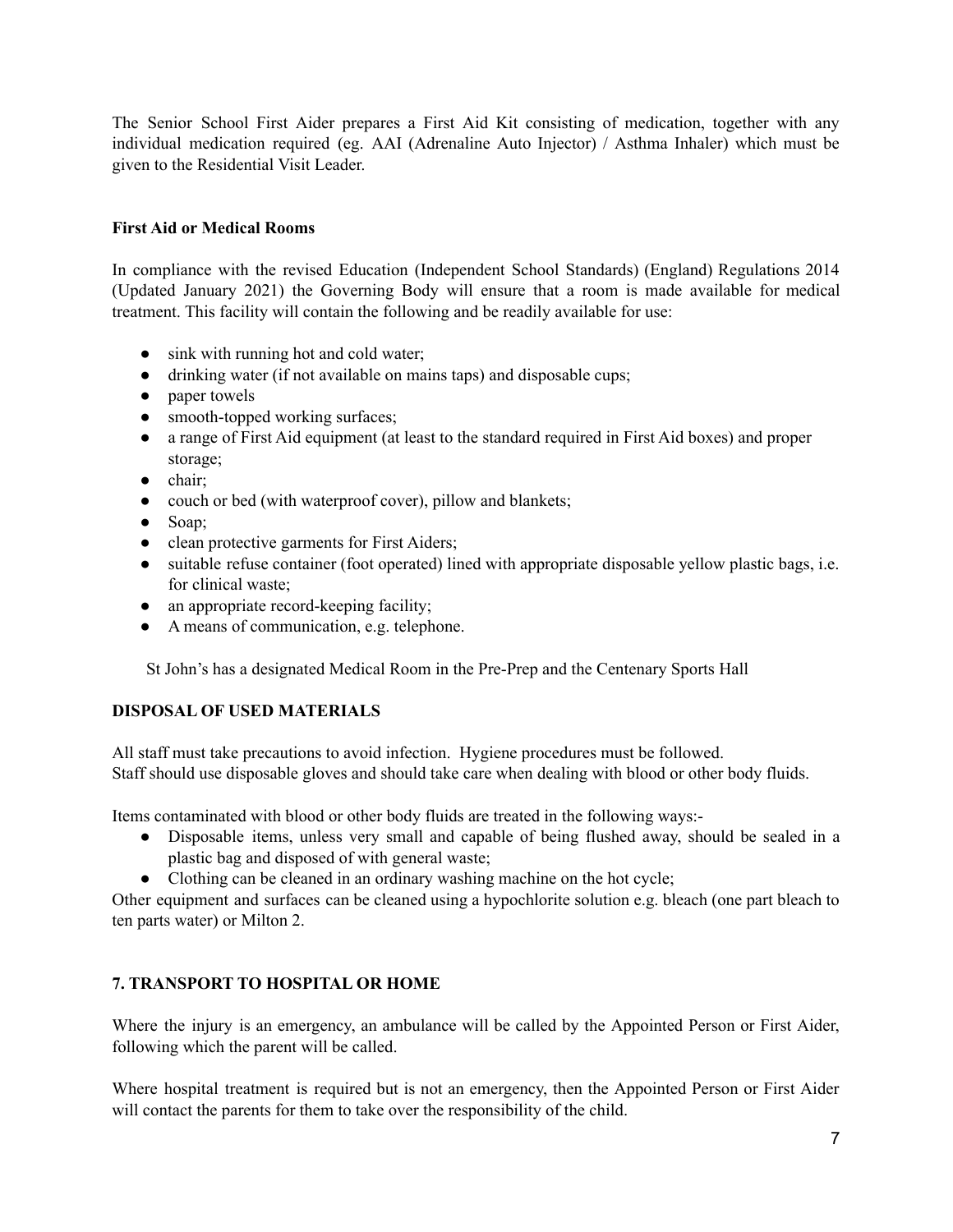If the parents cannot be contacted, then the Headmaster may decide to make arrangements for the pupil to be transported to hospital.

The Reporting of Injuries, Diseases and Dangerous Occurrences Regulations 2013 state that workplace accidents must be reported if they involve staff or if a member of the public is killed or taken directly to hospital.

# *What to report (Appendix for Riddor regulations to be inserted)*

*You should only make a report under RIDDOR when one of the following circumstances applies:*

- *an accident or incident at work has, or could have, led to the release or escape of coronavirus (SARS-CoV-2). This must be reported as a dangerous [occurrence](https://www.hse.gov.uk/coronavirus/riddor/index.htm#dangerous)*
- *a person at work (a worker) has been diagnosed as having COVID-19 attributed to an occupational exposure to coronavirus. This must be reported as a case of [disease](https://www.hse.gov.uk/coronavirus/riddor/index.htm#disease)*
- *a worker dies as a result of occupational exposure to coronavirus. This must be reported as a [work-related](https://www.hse.gov.uk/coronavirus/riddor/index.htm#death) death due to exposure to a biological agent*

# **8. RECORD KEEPING**

A record is kept of any first aid treatment given, including staff. The record includes:

- Name of person treated;
- Date and time of treatment;
- Nature of injury or illnesses;
- Treatment given/action taken;
- Signature of person making the record
- A note to parents is given to the child to give to the parent of any medication/injury sustained whilst at school.
- Parents will be informed of any accident, first aid given and any administration of medicines as soon as reasonably practicable and preferably the same day.
- If a child has been vomiting or had diarrhoea parents will be informed and told their son must not return to school until 48 hours after the symptoms have finished.

# **9. SERIOUS INJURY**

In the event of any serious injury, accident, illness or death of any child whilst in the care of the School, it is the duty of the School to inform the Health and Safety Executive [\(https://www.hse.gov.uk/index.htm](https://www.hse.gov.uk/index.htm)) of these occurrences. All incidents can be reported online but a telephone service is also provided for reporting fatal/specified incidents only - call the Incident Contact Centre on 0345 300 9923 (opening hours Monday to Friday 8.30am to 5pm). Notification must be made as soon as is reasonably practicable, but in any event within 14 days of the incident occurring. The whole school staff must keep a record of any injuries sustained at school and inform the parents of any injuries sustained and of any first aid treatment that was given.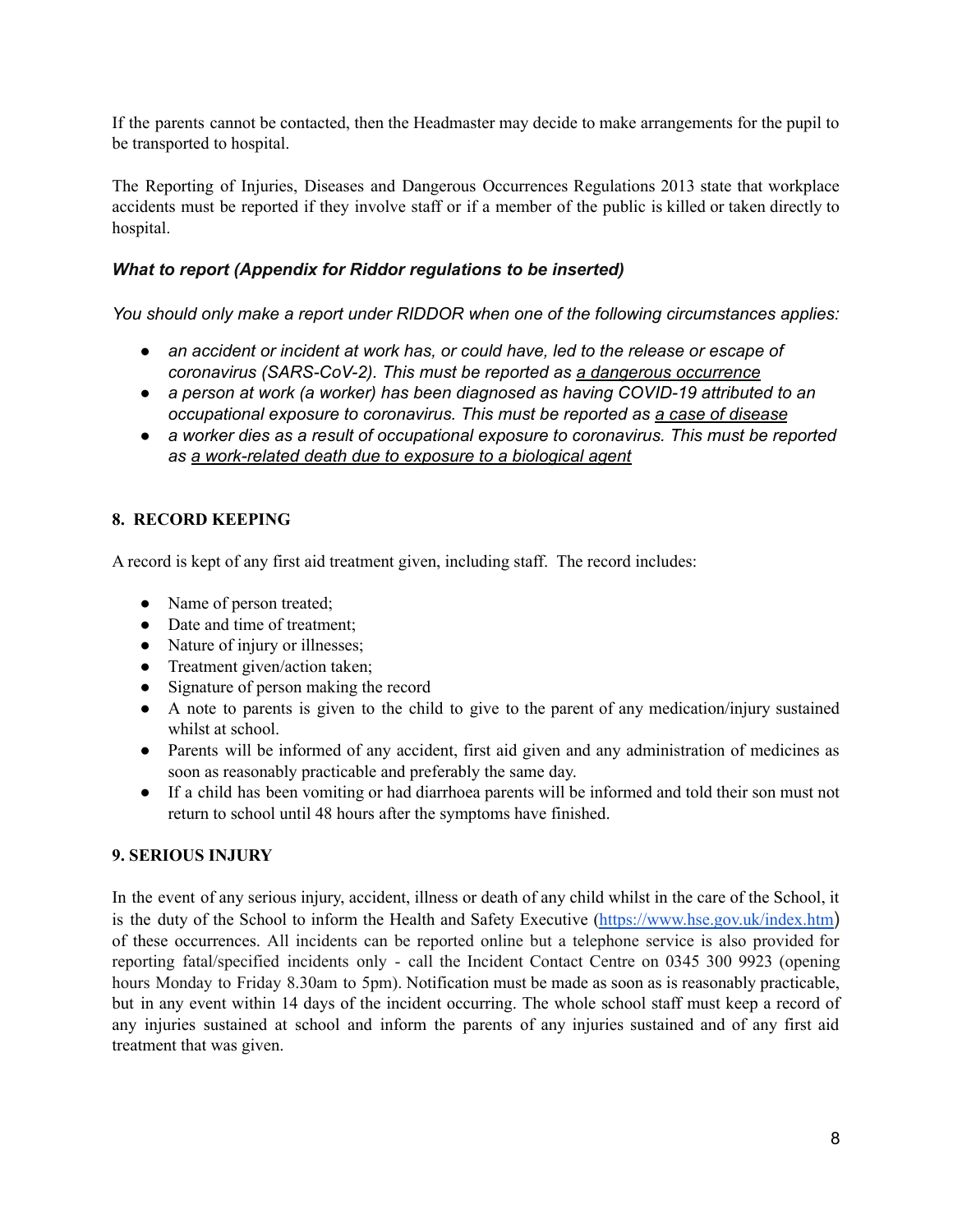#### **10. NOTIFIABLE DISEASES**

If the school/staff have reason to believe that any child is suffering from a notifiable disease, identified as such in the Reporting of Injuries, Diseases and Dangerous Occurrences Regulations 1995, they have a legal responsibility to inform the Health and Safety Executive. The School will then act on any advice given by the Health and Safety Executive and inform them of any action taken.

#### <span id="page-9-0"></span>**11. Medicines in School [Contents](#page-1-0)**

#### **Guidelines**

A few children, whilst fit to attend school, may be required to take medicine during school hours. Only medication which has been prescribed by a Doctor, Dentist or other Health Professional in its original container as dispensed by a Pharmacist will be given. In addition, it may be necessary for children with long term complaints or chronic illnesses such as asthma, diabetes or certain allergies to receive medicine. The following guidelines are designed to give direction as to the procedures and arrangements which should be observed.

#### **1. Parents'/Carers' Responsibility**

Medicines will not be given in school unless the parent/carer has given written permission. Medicines must be in their original container as dispensed by the Pharmacist.

The School's AAI (Adrenaline Auto Injector) procedures are attached to this document. Parents are responsible for ensuring that their son's AAI is not out of date.

Only reliever blue inhalers are allowed in school. It is the parent's responsibility to ensure these have not exceeded their expiry date, one is to be kept on their person and one to be kept as a spare in the Centenary Sports Hall Medical Room (Year 3 and up only). In the Pre-Prep, one inhaler is given to the form teacher. The parent should sign a yearly consent form.

#### **2. School's Responsibility**

Day-to-Day administration may be delegated to First-Aid trained assistants. We advise that non prescription drugs should not be brought into school but cases will be looked at individually.

#### **3. Storage of Medicines**

Medicines, when not in use, will be kept in a safe and secure place in line with the pharmacist's instructions (some medicines will need to be kept in the fridge). Medicines required in an emergency situation such as AAI (adrenaline auto injectors) and inhalers must be readily accessible.

AAI should be kept on individual boys in a bum bag and there must be x2 AAI (adrenaline auto injectors) in each bag. (Year 3 upwards). It is the parent's responsibility to ensure these are kept up to date.

Where appropriate, with parental and school agreement, pupils are responsible for their own inhalers. It may be necessary to store spare inhalers clearly marked with the pupil's name.

Children that require insulin and are type 1 Diabetics are required to keep a bum bag on them at all times with all medication, blood sugar testing equipment and sugary food.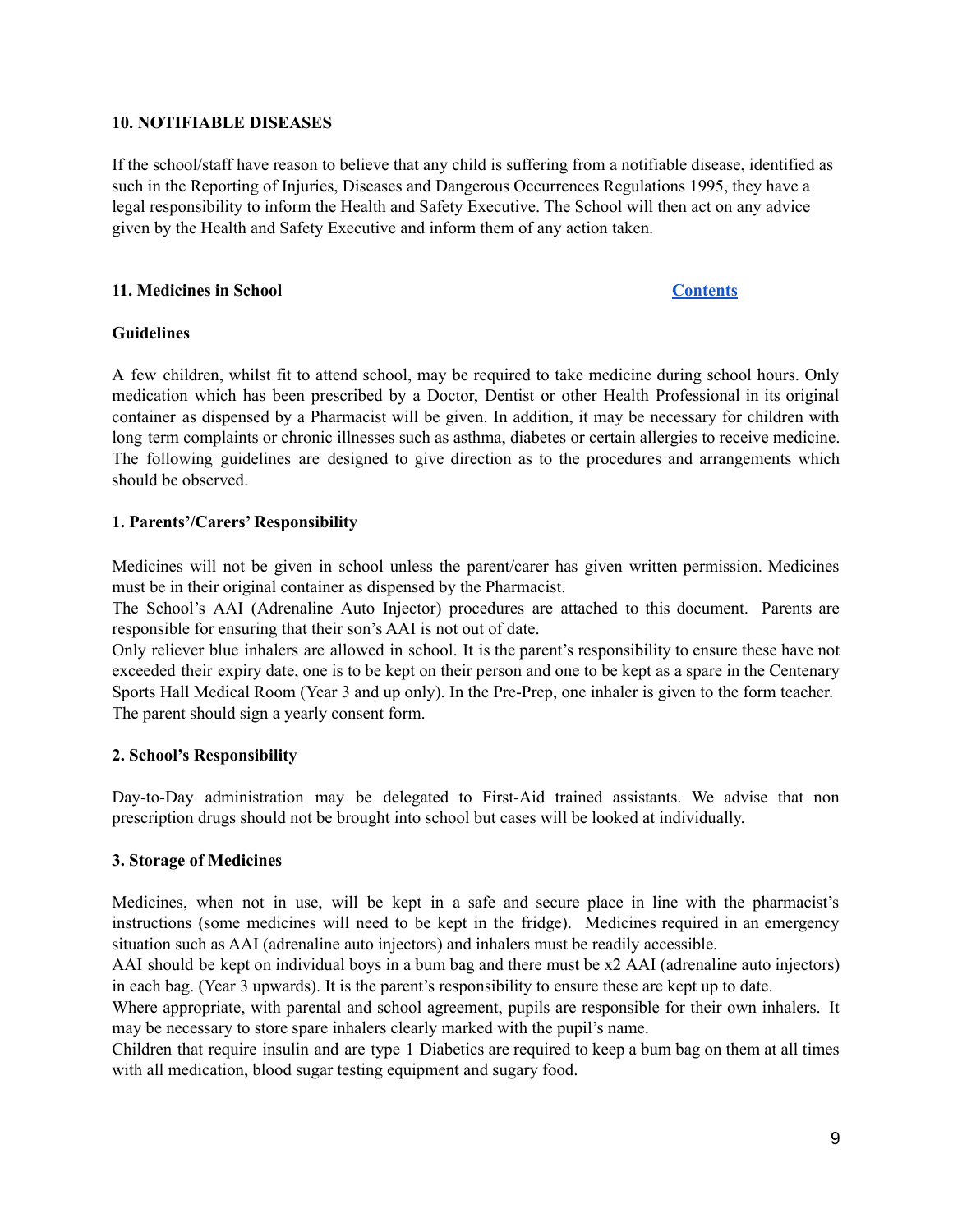#### **4. Administration of Medicines and Records**

The 5 R's of giving medicine should be observed:

- Right Person
- Right Medicine
- Right Time
- Right Route

The label on the medicine container should be checked with the permission form or letter. A parent or carer should confirm in writing if they require the school to deviate from the instructions on the container.

A **record** should be kept of all doses given. A note is given to the child to give to his parents advising them of any medication given to the boy and the time it was given.

The School must always try and contact a parent first before administering pain relief medication such as Calpol. Medicines should not be administered without the verbal and written permission of the parent.

### **5. Disposal of Medicines**

Medicines that are no longer required should be returned in person to the parent or carer for disposal. Where it is not possible to return medicine to the parent, a pharmacist should be contacted for advice regarding disposal.

### **6. Training of Staff**

Persons who administer medicines should volunteer themselves for such duties and should be adequately trained. Ideally they should have received First Aid training.

# **7. Procedures for Out of School Activities**

Arrangements should be made to ensure that children who may require medication when away from the school on Residential Visits, Day Visits or other activities have access to that medicine and, where necessary, are accompanied by staff who have received training in the administration of that medicine. If these arrangements cannot be made, the child should be excluded from the activity.

### **AAI (Adrenaline Auto-Injectors) e.g. Epipen / Emerade etc. Emergency management of severe allergic reactions**

#### **Causes of an allergic reaction:**

- **●** Grass
- **●** weed
- **●** tree pollens
- **●** house dust mite
- **●** fungal spores
- **●** animal products
- certain foods (Cows milk, eggs, soya, wheat, peanuts, tree nuts, fish, shellfish = the big eight)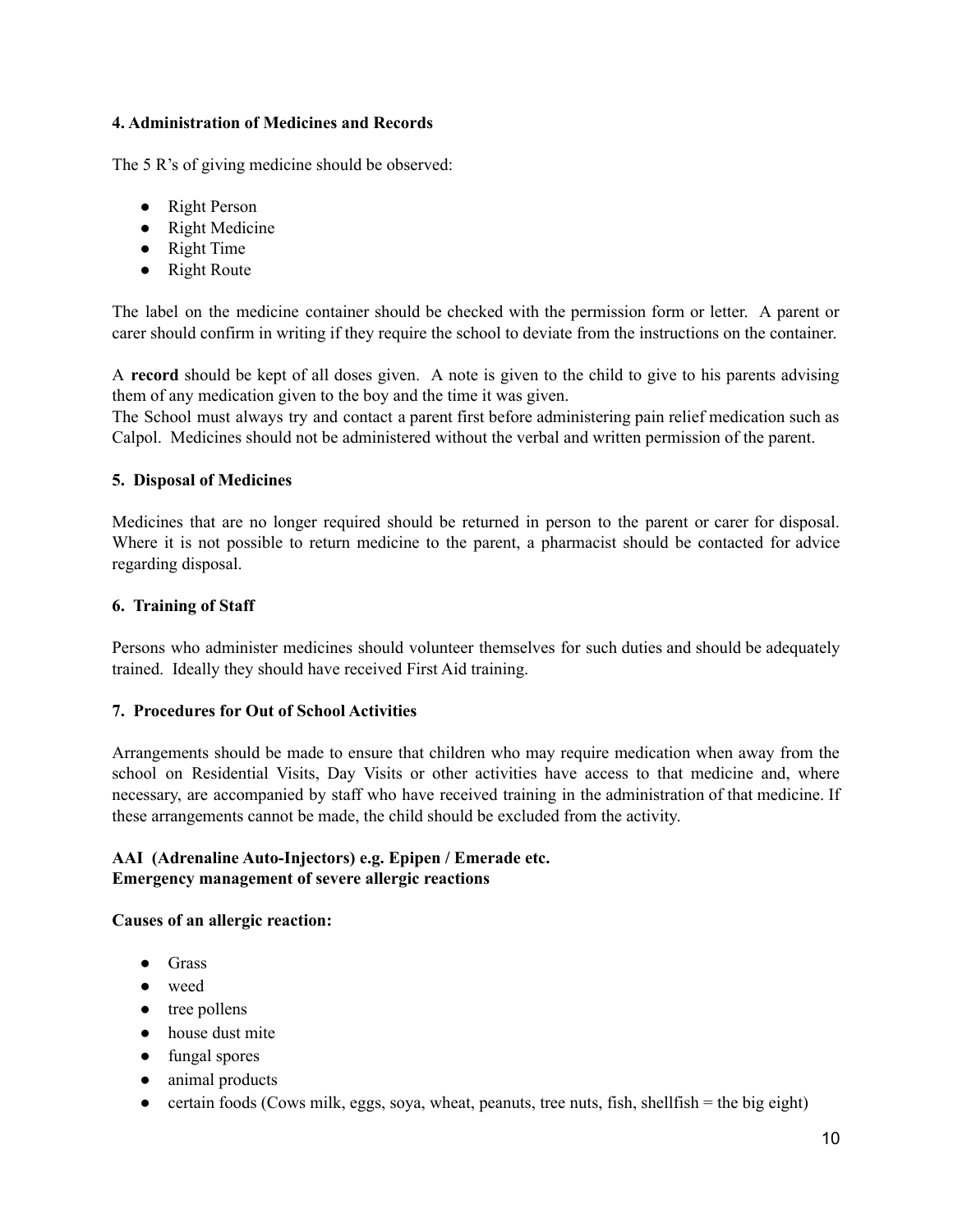**●** drugs

It is necessary to have 2 AAI (Adrenaline Auto Injectors) per child, which are kept on their person at all times. (availability permitting)

The first AAI to be administered straightaway to the outside of the thigh. The second to be administered 5 - 10 minutes later, if necessary.

#### **Signs and Symptoms**:

- Puffiness around the eyes and mouth
- Difficulty in breathing
- Red blotchy skin
- Anxious and distressed twitchy, shaky, out of character
- Vomiting and Diarrhoea
- Worse scenario they lose consciousness and it is necessary to give CPR

#### **Procedure.**

- Child collapses stay with the pupil, do not move them, if they want to sit up let them.
- Ring for ambulance
- Locate personalised management plan in bum bag
- Locate AAI from bum bag / from bag in classroom if in Year 2 or below.
- Read the specific instructions for that child, which will be located within the bum bag
- Do not give someone else's AAI to another child
- Can give AAI through trousers, material on the outer thigh area
- Replace cap depending on brand (some brands like Epipen retract the needle automatically into the device)
- Always call for an ambulance
- If adrenaline wears off after five to ten minutes, and if still feeling short of breath/still swelling, give the second shot of adrenaline
- Inform the parents
- Note the time that you have given either of the injections
- When the ambulance arrives, give them the used AAI
- Someone from school must accompany the child in the ambulance
- Never transport a child in your own car to the hospital, wait for the ambulance.

# **IT IS ALWAYS SAFER TO GIVE THE CHILD THE INJECTION THAN NOT TO GIVE IT**

# **All AAI (Adrenaline Auto Injectors) should be kept in a personal bum bag on their person**

Inside the container there should be the following:

- x2 AAI, pupil information details and Antihistamine.
- Personal allergy plan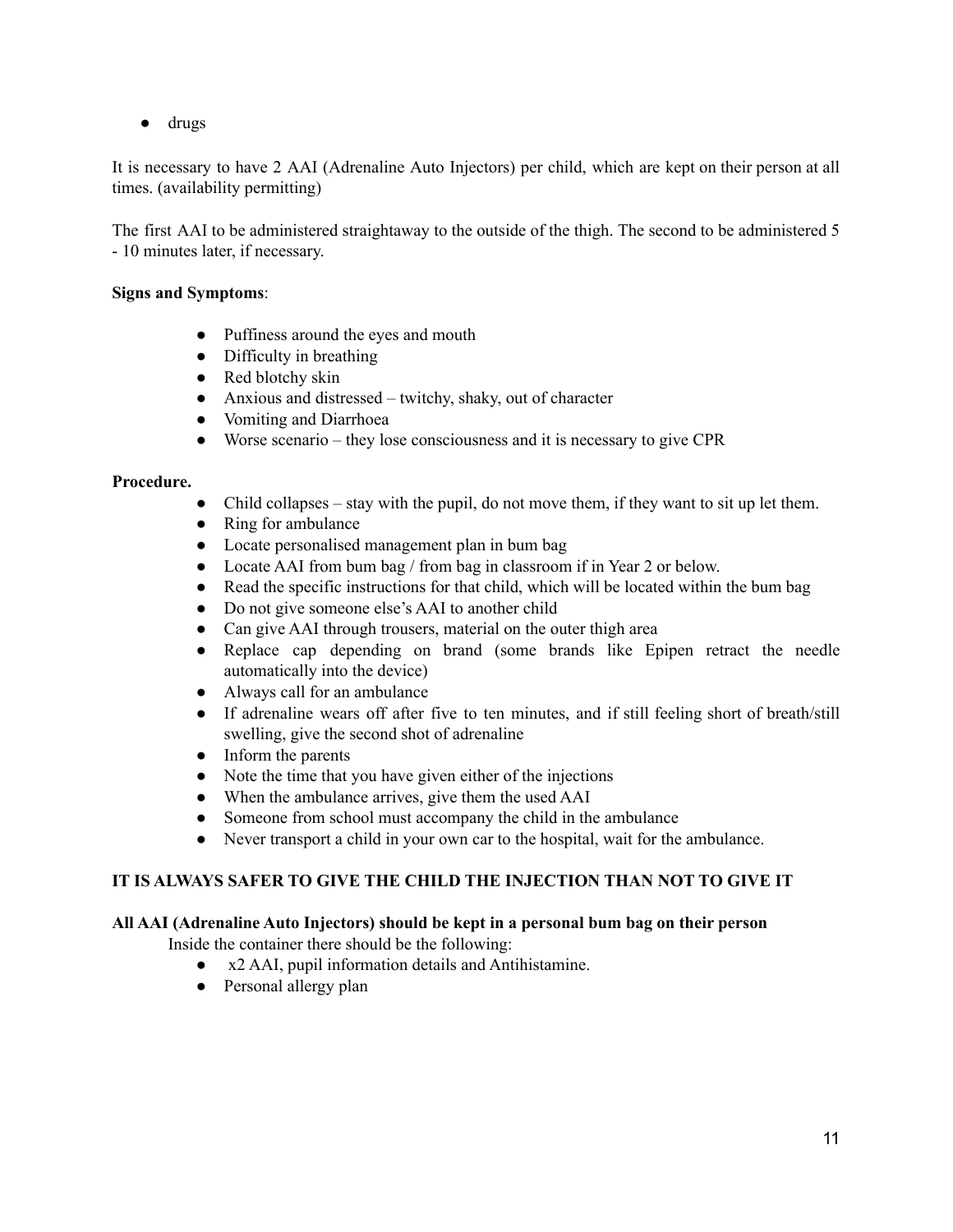If a member of staff has an accident with a needle, make the wound bleed underwater, put on a **bandage and go direct to A&E**

### **DO NOT KEEP AAI (Adrenaline Auto Injectors) IN A LOCKED CUPBOARD**

### **MAKE SURE ALL STAFF KNOW WHERE THEY CAN BE FOUND**

# <span id="page-12-0"></span>**8.4 Asthma [Contents](#page-1-0)**

#### **The School:**

- St John's has been a registered Asthma Friendly school since November 2020 and works closely with the Hillingdon Hospitals Paediatric Asthma Team. Monthly forms and annual audits on school asthma use are submitted to the Hillingdon Asthma Team in which they review and advise on the data.
- Recognises that asthma is a widespread, serious but controllable condition. The School welcomes all pupils with asthma.
- Ensure that pupils with asthma can and do participate fully in all aspects of school life including art lessons, PE, science, visits, outings or field trips and other out-of-hours school activities.
- Recognizes that pupils with asthma need immediate access to reliever inhalers at all times.
- Keeps a record of all pupils with asthma and the medicines they take.
- Ensures that the whole school environment, including the physical, social, sporting and educational environment, is favourable to pupils with asthma.
- Ensure that all staff (including supply teachers and support staff) who come into contact with pupils with asthma know what to do in an asthma attack.
- Will work in partnership with all interested parties including the school's governing body, all school staff, school nurses, and parents, employers of school staff, doctors, nurses and pupils to ensure the policy is planned, implemented and maintained successfully.

#### Triggers for Asthma

- Common cold virus
- House dust mites
- Animal fur, feathers
- Smoke, fumes, chemicals
- Exercise
- Mould spores
- Weather Thunderstorms can worsen symptoms
- Hay fever/Pollen
- Air Pollution Smog traps pollens and exhaust fumes worsening symptoms
- Hormones/Puberty have almost as much impact on the airways as allergies and hay fever

St John's is a registered Asthma friendly and aware school with NHS Hillingdon. Our asthma goals are:

- Minimal use of reliever inhalers
- No school absence
- No symptoms with exercise
- No night time symptoms or sleep disturbance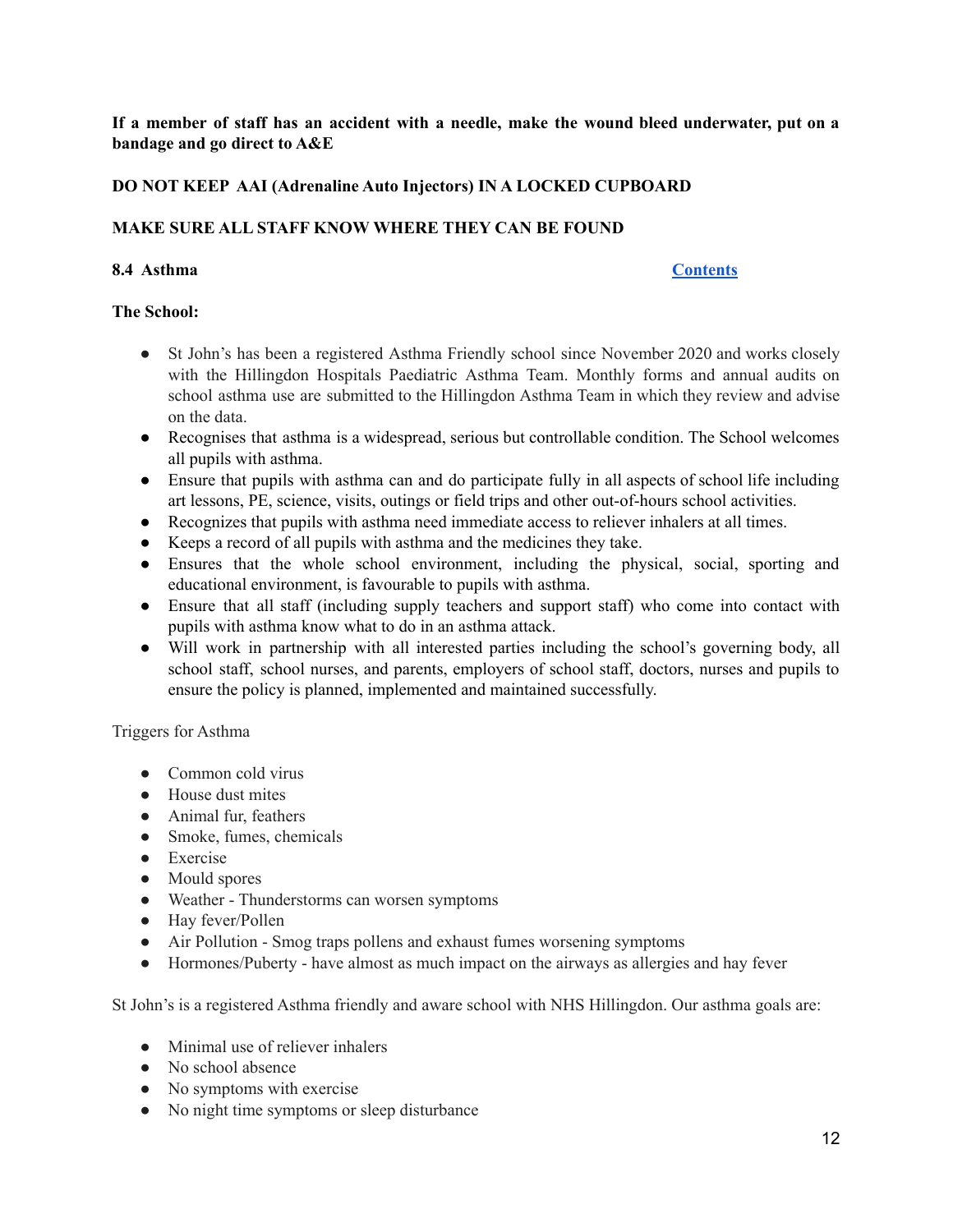#### **ASTHMA MEDICINES**

- Preventor (brown, orange, red or purple) inhalers should **not** be kept in school. (These should be given to the child twice a day at home). However immediate access to reliever medicines is essential. Pupils with asthma are encouraged to carry their reliever inhaler as soon as they reach Year 5.
- The reliever inhalers and spacers of the Pre-Prep children are kept in the classroom in a bag behind the classroom door. This bag is taken everywhere the child goes. Spacers are available for use with emergency inhalers. These are located in the medicine cupboard in the Pre-Prep.
- Parents in the Prep upwards are asked to ensure that the school is provided with a labelled spacer. All inhalers must be clearly labelled with the child's name and it is the parent's responsibility to ensure the medication is kept in date.
- School staff are not required to administer medicines to pupils (except in emergency), however many of the staff at this school are happy to do this as long as written consent has been sent to the school office.
- All staff will let pupils take their own inhaler when they need to, or the pupil will inform the teacher when they require their inhaler. This must be closely observed by the teacher and in line with the 'asthma action plan' poster. A written record must be recorded digitally on the 'Asthma Recording' form (accessible via the computer start menu) and a written slip sent home with the pupil or a note in their prep diary, stating the time and number of puffs administered.
- **● The School holds a supply of emergency reliever inhalers and spacers. These are located in the Pre-Prep staff room and White House School Office and are for use in an emergency ONLY. ie If the child's own inhaler has run out, expired or been mislaid.**

# **RECORD KEEPING**

At the beginning of each school year, or when a child joins the School. Parents are asked if their child has any medical conditions including asthma on their enrolment form.

The School keeps an asthma register which is available to all staff.

Parents are asked at the beginning of every year if any medication or treatment has changed. Records are updated as necessary and relevant staff informed.

#### **In the event of no medication**

Availability of emergency inhaler kits in school: To be used only for those diagnosed with asthma and on the asthma register (who may have forgotten, lost or run out of their blue inhaler). Each child should have their OWN spacer in school. If an emergency spacer is used, the child should then take this home with them. NOT TO BE SHARED: SINGLE USE ONLY

# **THE SCHOOL ENVIRONMENT**

The School does all it can to ensure the school environment is favourable to pupils with asthma. If furry or feathery animals are kept, children with asthma are encouraged not to touch them as this can often trigger an attack. There is a definite no-smoking policy. As far as possible the School does not use chemicals in science or art lessons that are potential triggers for pupils with asthma.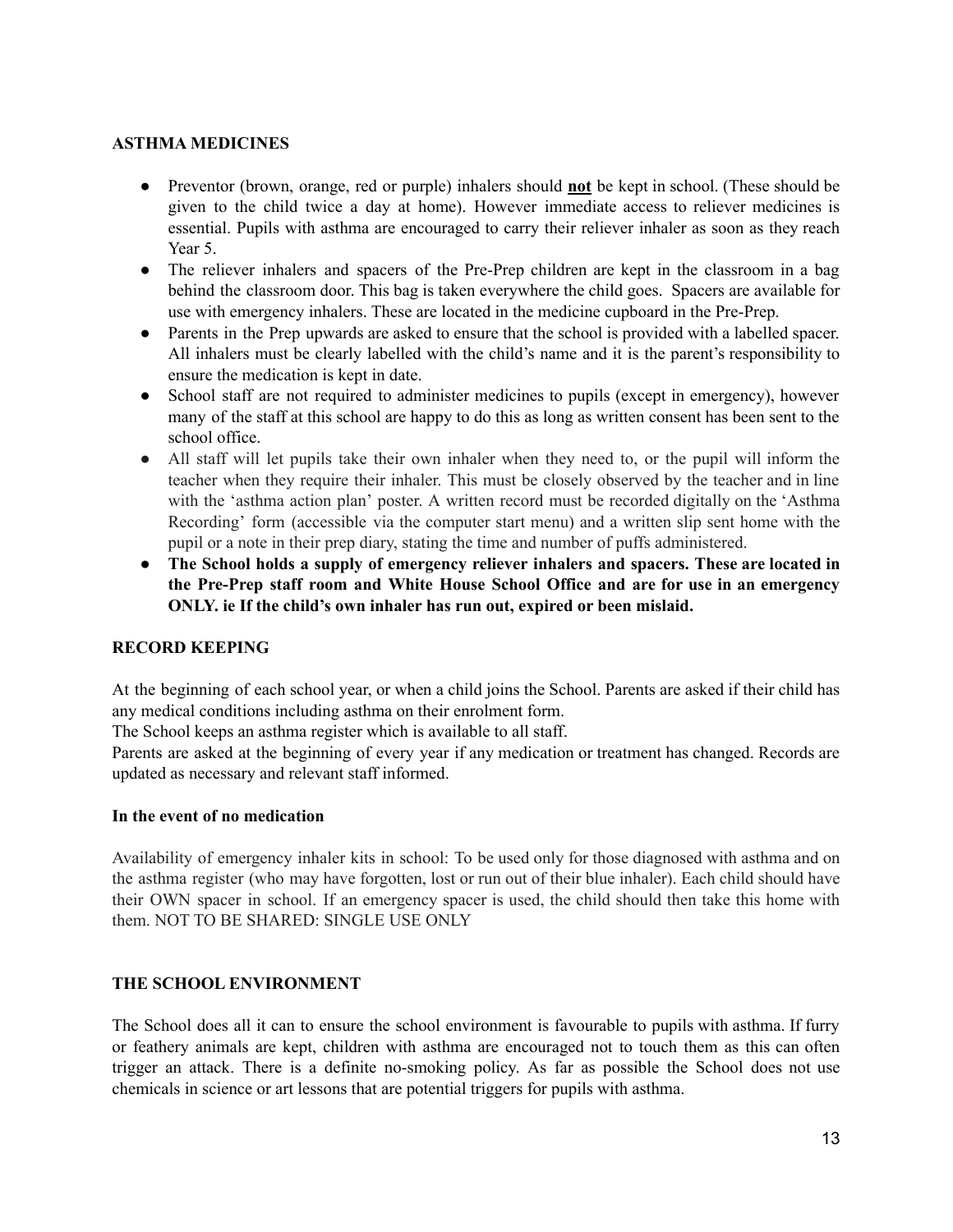#### **ASTHMAATTACKS**

All staff who come into contact with pupils with asthma know what to do in the event of an asthma attack. In the event of an asthma attack the School follows the procedure outlined by Hillingdon Children's Asthma Team in its school policy guide. This procedure is visibly displayed.

### **SCHOOL STAFF**

#### **All school staff has a responsibility to:**

- Understand the school asthma policy
- Know which pupils they come into contact with have asthma
- Know what to do in an asthma attack
- Allow pupils with asthma immediate access to their reliever inhaler
- Tell parents if their child has had an asthma attack and if they used their reliever inhaler
- Ensure pupils have their asthma medicines with them, especially if they go off site on a trip.
- Be aware that a pupil may be tired due to night time symptoms.

#### **Parents/carers have a responsibility to:**

- Tell the school if their child has asthma
- Supply the pupil with an in-date inhaler and spacer that he carries with him at all times.
- Inform the School about the medicines their child requires during school hours
- Inform the School of any medicines the child requires while taking part in visits, outings or field trips and other out of school hours activities such as school team sports.
- Tell the School about any changes to their child's medicines, name of drug, dose and frequency.
- Inform the School of any change to their child's asthma.
- Sign a consent form annually to allow staff to administer medication as required.
- Ensure that their child's reliever inhaler is within its expiry date.

#### <span id="page-14-0"></span>**8.5 Diabetes [Contents](#page-1-0)**

# **The School:**

- Recognises that diabetes is a serious, but controllable condition. The School welcomes all pupils with diabetes.
- Ensure that pupils with diabetes can and do participate fully in all aspects of school life including all sports, PE, science, visits, outings or field trips and other out-of-hours school activities.
- Recognises that pupils with diabetes need immediate access to sugary drinks, sweets or their personal emergency Bum Bag.
- Keeps a record of all pupils with diabetes and the medicines they take.
- Ensures that the whole school environment, including the physical, social, sporting and educational environment, is favourable to pupils with diabetes.
- Ensure that all staff (including supply teachers and support staff) who come into contact with pupils with diabetes know what to do in case of a hypoglycaemic attack.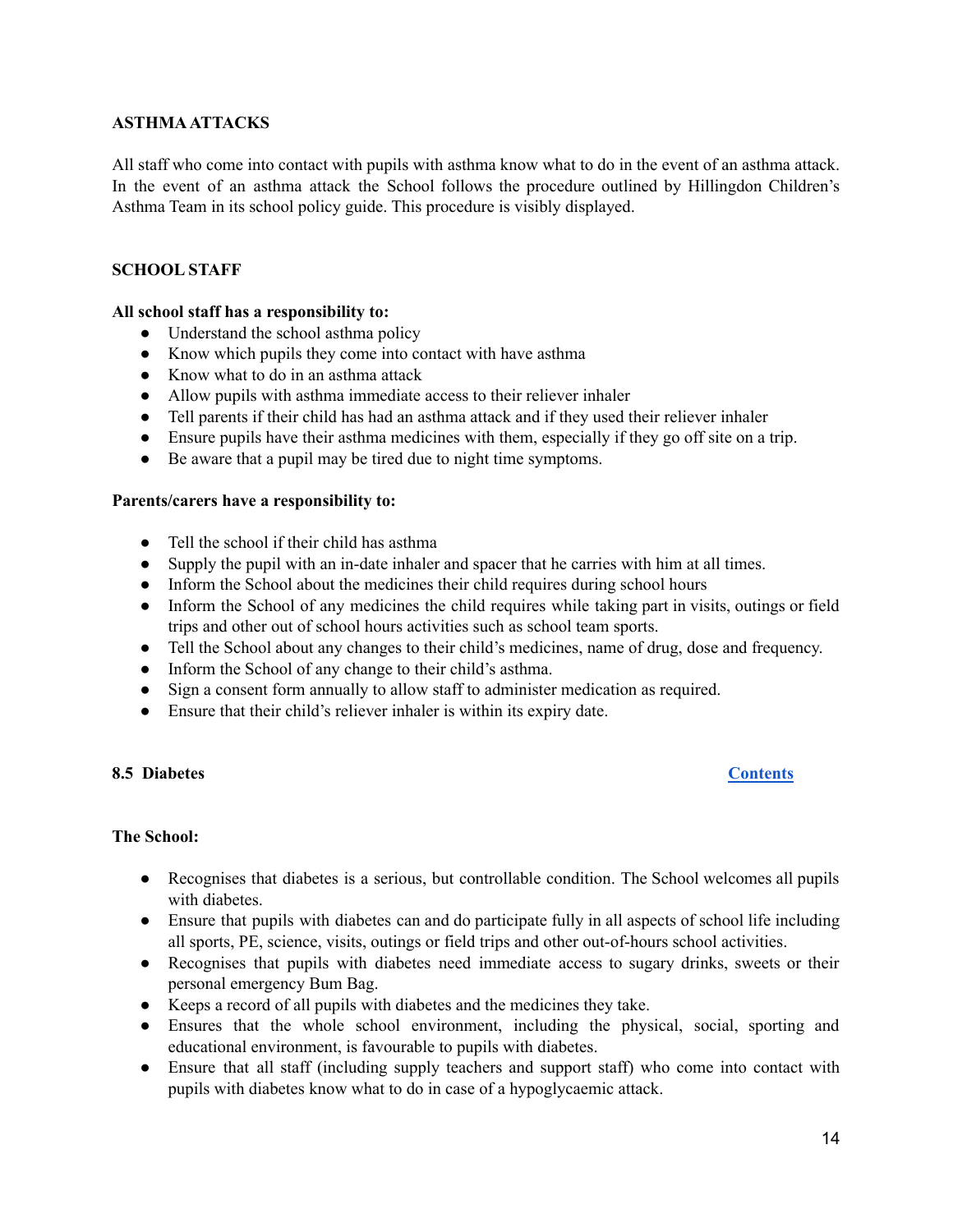● Will work in partnership with all interested parties including the school's governing body, all school staff, school nurses, and parents, employers of school staff, doctors, nurses and pupils to ensure the policy is planned, implemented and maintained successfully.

### **INTRODUCTION AND BACKGROUND**

The school recognises that diabetes is a serious, but controllable condition affecting a few pupils at the school. The school positively welcomes all pupils with diabetes. This school encourages pupils with diabetes to achieve their potential in all aspects of school life by having a clear policy that is understood by school staff, their employers and pupils. Supply teachers and new staff are also made aware of the policy. All staff that come into contact with pupils with diabetes are provided with training on diabetes from the school first aider. Training is updated once per year.

### **DIABETIC MEDICATION AND HYPO BAG**

Immediate access to SUGARY drinks/sweets is essential. Pupils with diabetes should carry their hypo bag on them at all times. This bum bag should contain glucose sweets, biscuits (hypostop if appropriate) and all insulin and pens required for the day. This bag is taken everywhere that the child goes. Spare biscuits and sugary food are available if necessary. All medication in the emergency bum bag must be clearly labelled with the child's name and it is the parent's responsibility to ensure the medication is kept in date. School staff are not required to administer medicines to pupils (except in emergency), however many of the staff at this school are happy to do this as long as written consent has been sent to the school office. **All staff will let pupils take their own blood glucose/take sugary drinks when they need to, or** inform the teacher when they require their help. Staff will look out for signs of hypoglycemia at all **times.**

#### **RECORD KEEPING**

At the beginning of each school year or when a child joins the school parents are asked if their child has any medical conditions including diabetes on their enrolment form.

All parents of diabetic pupils will be sent a questionnaire which must complete and return to the school. A meeting may take place between the Form teacher, First Aid Lead and parent prior to entry to establish medical needs. The school keeps a diabetic register which is available to all staff.

Parents are asked at the beginning of every year if any medication or treatment has changed. Records are updated as necessary and relevant staff informed.

A blood glucose monitoring booklet should be kept by the student which should be a way of communicating with staff, and vice versa. This way any low levels recorded should be recorded, and if any action is needed to be taken this also is recorded and signed by the member of staff concerned. This enables the staff and parent to communicate on a daily basis if necessary.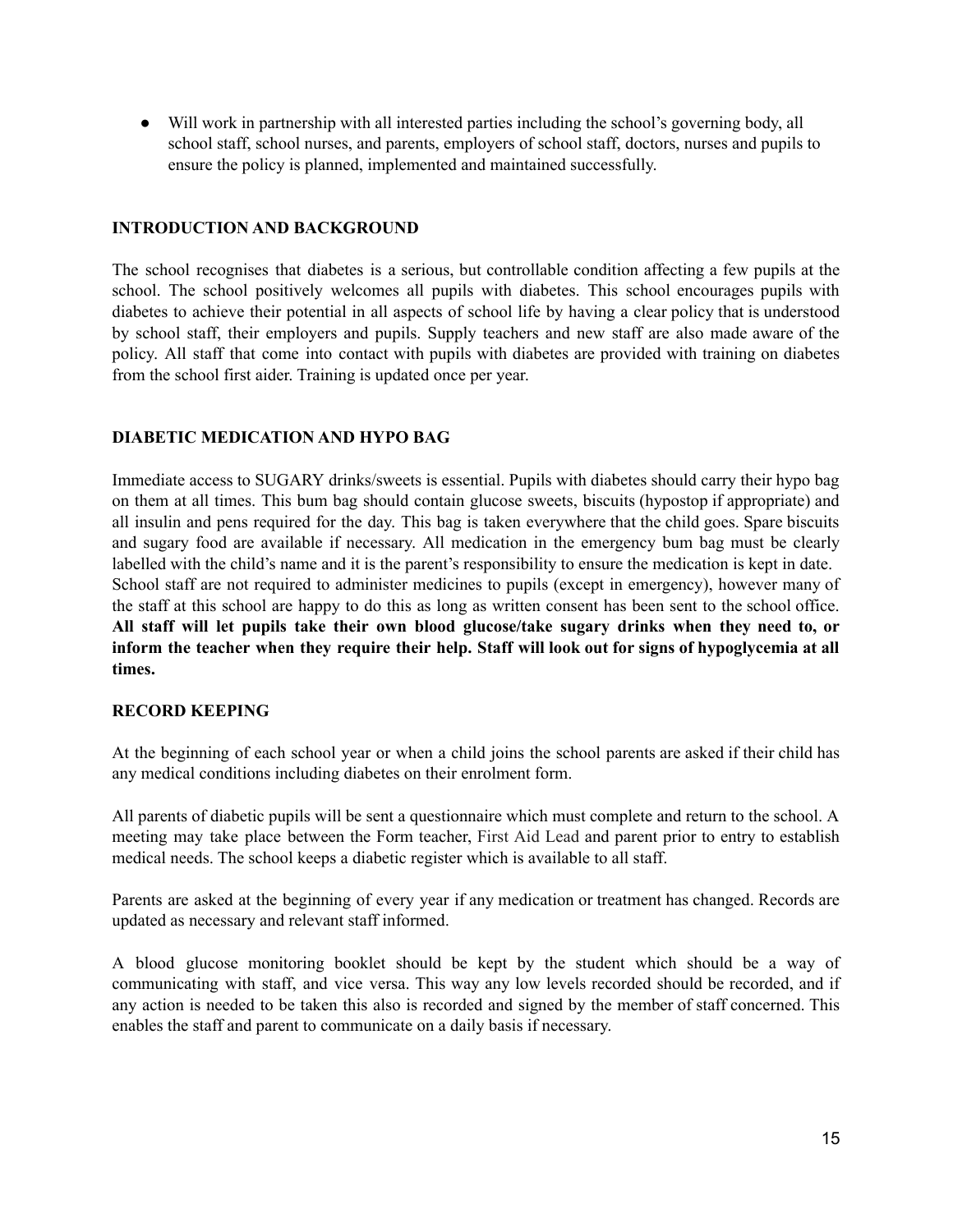#### **DIABETES AND EXERCISE**

Diabetes should not stop the child from enjoying activities or sport and there is no reason why any child with diabetes should not join in all school activities and sports, or be selected to represent school in teams, provided they have made some simple preparations.

These preparations are needed because all forms of activity, such as swimming, rugby, football, gymnastics use up glucose. If the child with diabetes uses up too much glucose or does not eat enough before starting physical activity, the blood glucose will fall too low and the child may experience hypoglycemia. The more strenuous and prolonged the activity the more food will be needed before, during and after the activity.

During activity sessions it is important to have glucose tablets, or a sugary drink nearby, in case the child's blood glucose level drops too low. Therefore he should always carry his bum bag containing his sugary drinks and insulin etc with him at all times. During any school activity it is important that teachers keep watch over a child with diabetes-but must not feel he is singled out for special attention.

Diabetes should not be an excuse for opting out of school games/activities

#### **THE SCHOOL ENVIRONMENT**

The school does all it can to ensure the school environment is favourable to pupils with diabetes. This may mean the child goes into lunch at the same time every day, or a more flexible approach may be required.

# **HYPOGLYCEMIC ATTACKS**

All staff who come into contact with pupils with diabetes know what to do in the event of a hypo attack. In the event of a hypo attack the member of staff understands that a hypo attack must be treated quickly. The child should not be left alone during a hypo - nor should they be sent out of the classroom alone to get food to treat it.

#### **SCHOOL STAFF**

#### **All school staff has a responsibility to:**

- Understand the school diabetic policy
- Know which pupils they come into contact with have diabetes.
- Know what to do in case of a hypo attack.
- Allow pupils with diabetes to have immediate access to their blood monitoring devices and have access at all times to their hypo Bum Bag.
- Tell parents if their child has had a hypo attack and what action was taken.
- Ensure the diabetes booklet is kept up to date with any recordings taken during the day and any actions are noted. This booklet is then passed back to the parent via the Bum Bag.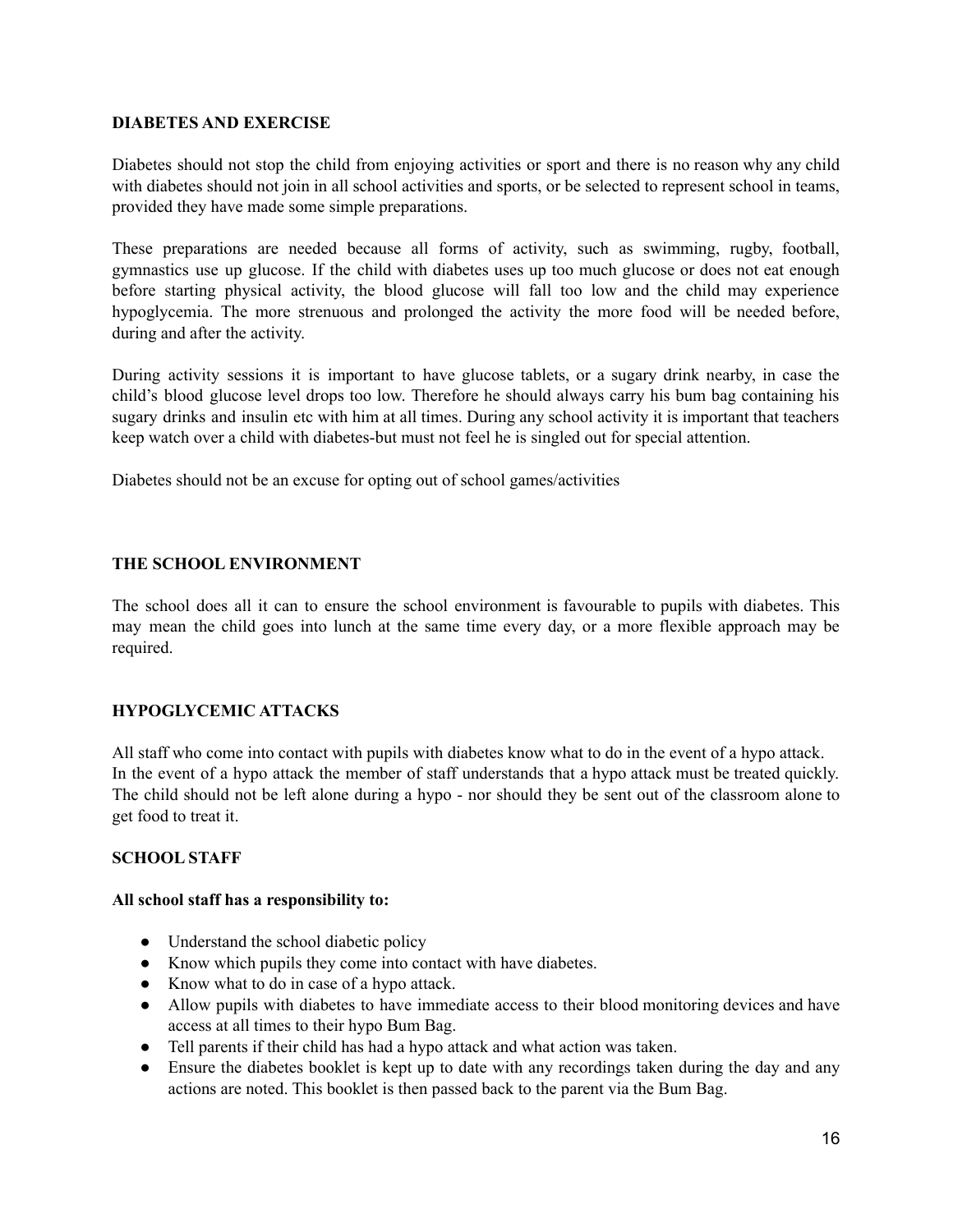- Ensure pupils have their medicines with them at all times, including at games lessons and especially if they go off site on a trip.
- Be on the lookout for symptoms of hypoglycemia.
- Any pupil, who forgets their bum bag containing the diabetic medication for a PE lesson, must fetch the bum bag from where he left it.

### **Parents/carers have a responsibility to:**

- Tell the school if their child has diabetes
- Ensure the child has enough provisions on him in his bum-bag; ie insulin, test strips, sugary sweets and lucozade etc.
- Inform the school about the medicines their child requires during school hours
- Inform the school of any medicines the child requires while taking part in visits, outings or field trips and other out of school hours activities such as school team sports.
- Tell the school about any changes to their child's medicines, what they take and how much.
- Inform the school of any change to their child's condition
- Sign a consent form annually to allow staff to administer medication as required.
- Ensure the diabetes booklet is completed and signed should any problems occur and is passed every day to the form teacher.
- Ensure that their child's medication is within its expiry date.

### **School Trips:**

Taking a diabetic child away can be a concern for both the parents and the staff.

However with good planning and training it can be a very positive experience and no boy should be excluded because of his diabetes.

A meeting with the parents and staff involved should take place prior to the trip and a checklist of medication etc must be gone through and a patient plan must be exchanged prior to travel. If flying, ALL equipment must be taken as hand luggage. A letter from the GP will be required due to needles being taken on board. Never put equipment/insulin in the hold of the plane.

Essentials for travelling are as follows and MUST be provided by the parents See below checklist

| GP LETTER-for flying only-allowing sharps onto the plane |
|----------------------------------------------------------|
| <b>DOUBLE INSULIN</b>                                    |
| <b>NEEDLES</b>                                           |
| <b>SHARPS BOX</b>                                        |
| TEST STRIPS X50                                          |
| <b>LANCETS X50</b>                                       |
| <b>BM CHECKING DEVICE</b>                                |
| <b>BUM BAG</b>                                           |
| <b>BOOKLET</b>                                           |
| <b>HYPOSTOP X3</b>                                       |
| DEXTROSE TABS X10 PACKETS                                |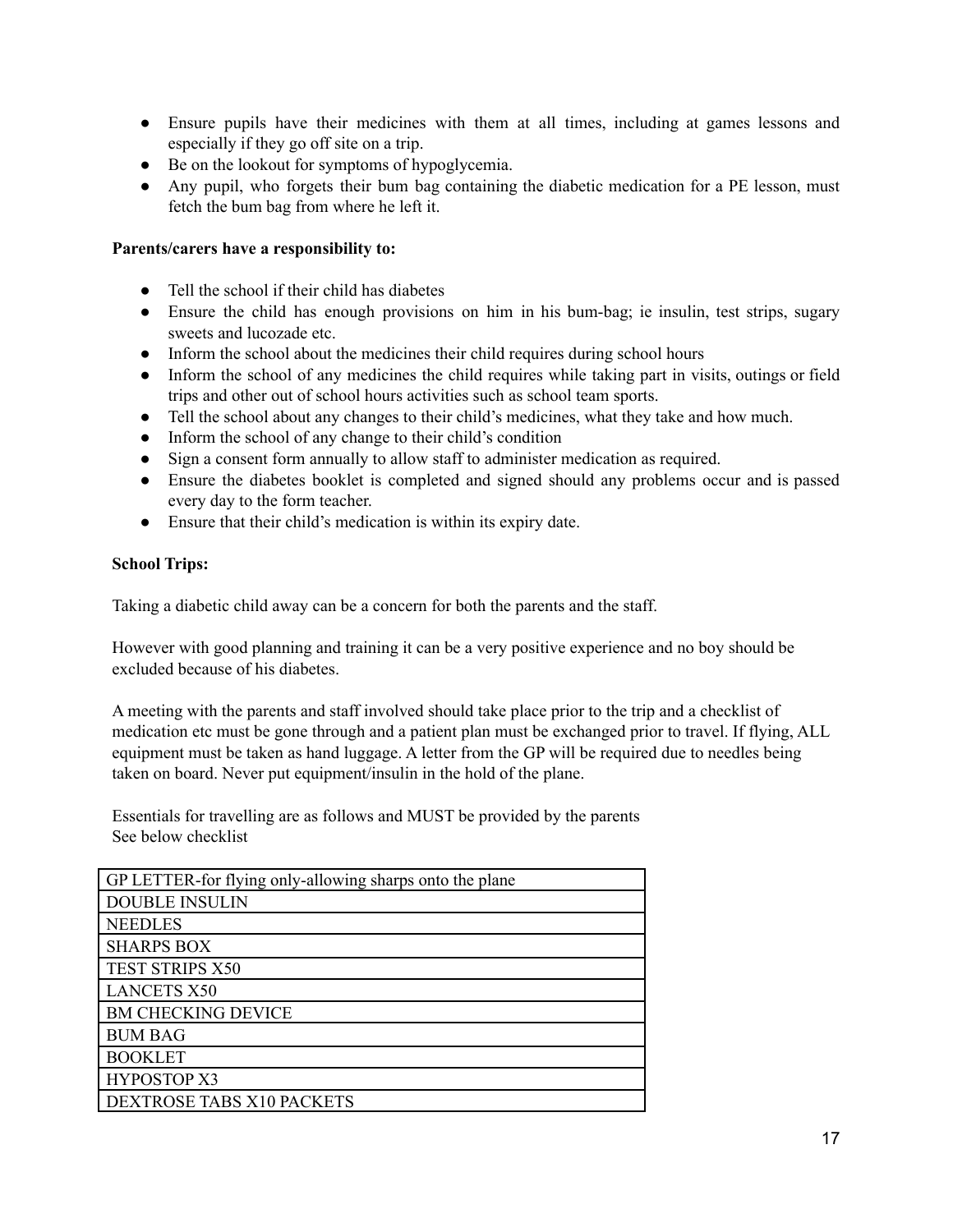### <span id="page-18-0"></span>**8.6 AAI (Adrenaline Auto-Injectors) Epipen/Emerade/Jext [Contents](#page-1-0)**

#### **The School:**

- Recognises that severe allergies can be a life threatening condition.
- Ensure that pupils with severe allergies can and do participate fully in all aspects of school life
- Recognises that pupils with severe allergies need immediate access to epipens at all times.
- Keeps a record of all pupils with allergies and the medicines they take.
- Ensures that the whole school environment, including the physical, social, sporting and educational environment, is favourable to pupils with allergies
- Ensure that all staff (including supply teachers and support staff) who come into contact with pupils who require epipens know what to do in an emergency.
- Will work in partnership with all interested parties including the school's governing body, all school staff, school first aiders, and parents, employers of school staff, doctors, nurses and pupils to ensure the policy is planned, implemented and maintained successfully.

### **INTRODUCTION AND BACKGROUND**

The School recognises that severe allergies and those that require epipens have a life threatening condition. This school has a clear policy that is understood by school staff, their employers and pupils. Supply teachers and new staff are also made aware of the policy. All staff that come into contact with pupils with allergies are provided with training on the administration of epipens from the senior school first aider.

#### **AAI (Adrenaline Auto Injector) - BRAND NAMES: EPIPEN/EMERADE/JEXT etc.**

Immediate access to AAI in an emergency is essential. Pupils with severe allergies are requested to carry their x2 AAI on them in a bum bag as soon as they reach Year 5. The AAI of the Lower School children are kept in the classroom. This bag is taken everywhere the child goes.

All AAI must be clearly labelled with the child's name and it is the parent's responsibility to ensure the medication is kept in date.

School staff are happy to administer the AAI in the unlikely event of an emergency. School staff have a professional duty to safeguard the health and safety of pupils. This does not mean they have a duty to administer medication, but they may agree to do so voluntarily and receive necessary training as long as written consent has been sent to the school office.

Parents are asked at the beginning of every year if any medication or treatment has changed. Records are updated as necessary and relevant staff informed.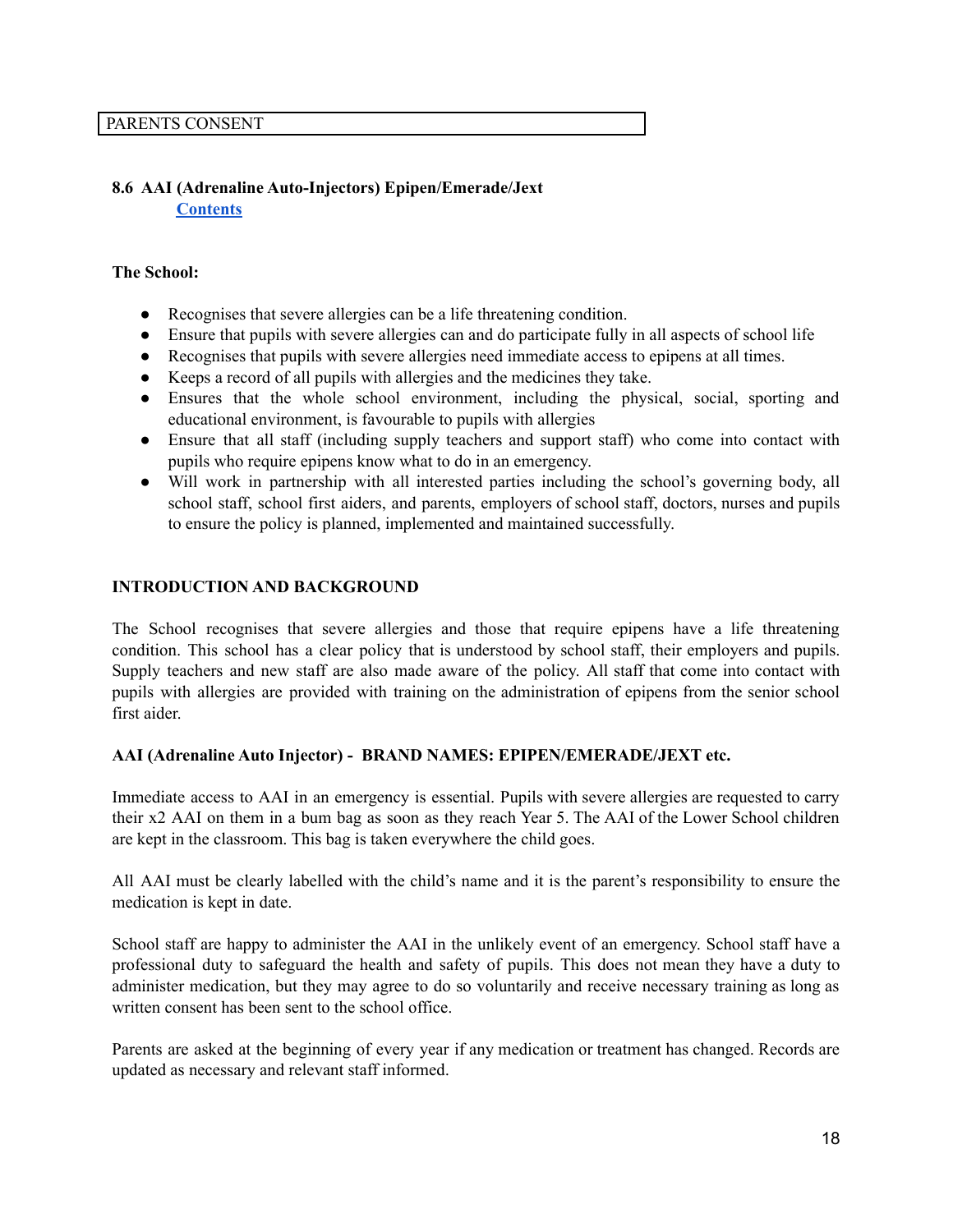### **THE SCHOOL ENVIRONMENT**

The School does all it can to ensure the school environment is favourable to pupils with allergies. It has a **nut free policy and is allergy aware**. Children are **not** allowed to bring in any snacks or food containing nuts.

### **SCHOOL STAFF**

#### **All school staff has a responsibility to:**

- Understand the school AAI (Adrenaline Auto Injector) policy
- Know which pupils they come into contact with have severe allergies.
- Know what to do if an epipen needs to be administered
- Ensure pupils have their bum bag medicines with them, especially if they go off site on a trip.

#### **Emergency management of severe allergic reactions**

#### **Causes of an allergic reaction:**

- **●** Grass
- **●** weed
- **●** tree pollens
- **●** house dust mite
- **●** fungal spores
- **●** animal products
- $\bullet$  certain foods (Cows milk, eggs, soya, wheat, peanuts, tree nuts, fish, shellfish  $=$  the big eight)
- **●** drugs

It is necessary to have 2 AAI per child.

Read the pupil specific instructions – held in the Bum bag and administer according to brand requirements.

The first AAI dose to be administered straightaway and the second to be administered 5 - 10 minutes later, if necessary.

#### **Signs and Symptoms**:

- Puffiness around the eyes and mouth
	- Difficulty in breathing
	- Red Blotchy skin
	- Anxious and distressed twitchy, shaky, out of character
	- Vomiting and Diarrhoea
	- Worse scenario they lose consciousness and it is necessary to give CPR

#### **Procedure:**

- Child collapses stay with pupil, do not move them, if they want to sit up let them
- Locate AAI from Bum Bag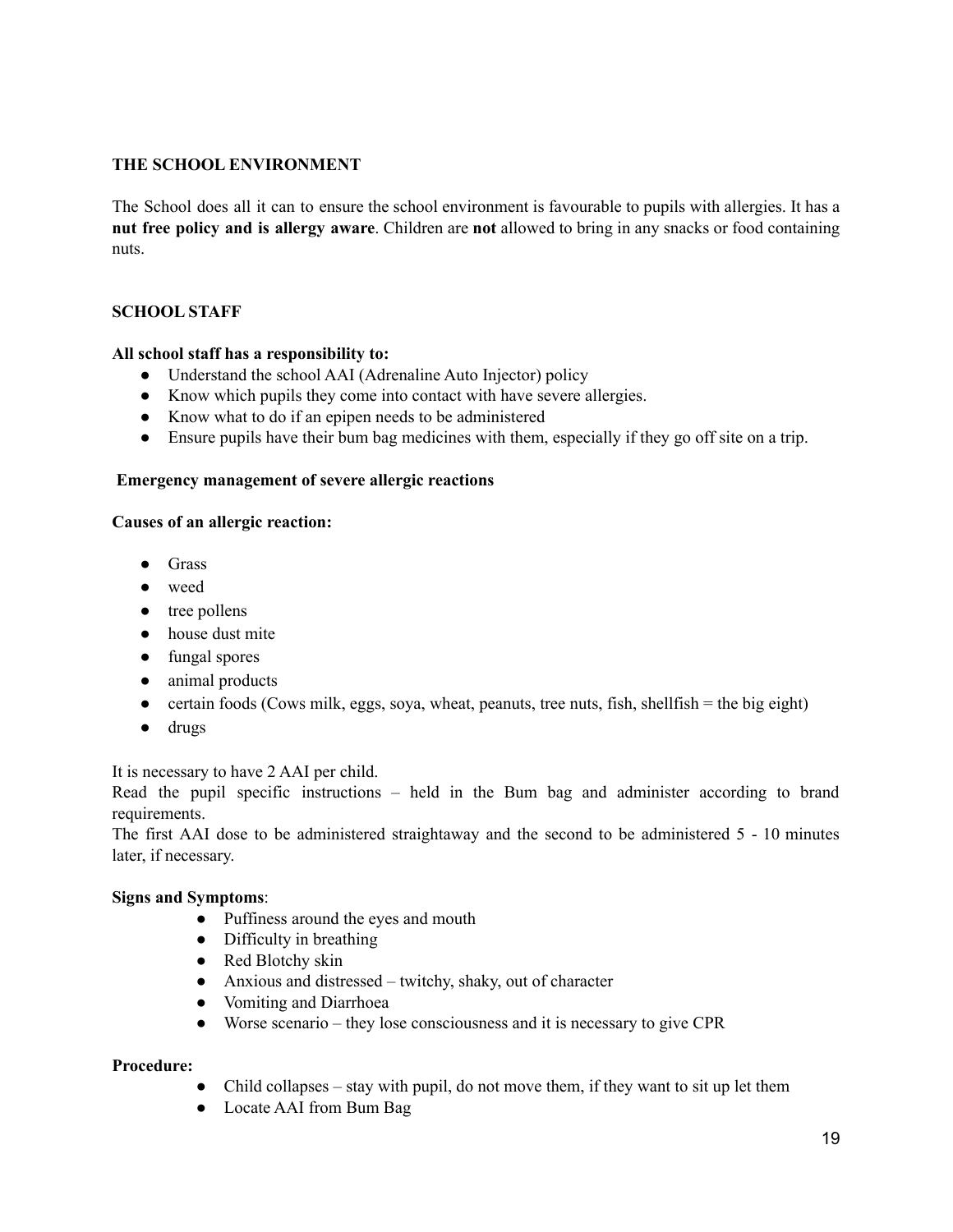- Do not give someone else's AAI to another child.
- Can give AAI through trousers, material etc
- Always call for an ambulance
- If *symptoms do not improve after 10 minutes, give a second dose of AAI* adrenaline wears off after five to ten minutes, and if still feeling poorly, give a second shot of adrenaline.
- Inform the parents, but ring for an ambulance first
- Note the time that you have given the injection
- When the ambulance arrives, give them the Epipen container including the contents
- Someone from school to accompany child in the ambulance
- Never transport a child in your own car to the hospital, wait for the ambulance

# **IT IS ALWAYS SAFER TO GIVE THE CHILD THE INJECTION THAN NOT TO GIVE IT**

# If a member of staff has an accident with a needle, make the wound bleed underwater, put on a **bandage and go directly to A&E.**

# **DO NOT KEEP AAI IN A LOCKED CUPBOARD. MAKE SURE ALL STAFF KNOW WHERE THEY CAN BE FOUND.**

# **Parents/carers have a responsibility to:**

- Tell the school if their child has a severe allergy requiring AAI.
- Ensure the school has completed, up to date medical information for the child
- Inform the school about the medicines their child requires during school hours
- Inform the school of any medicines the child requires while taking part in visits, outings or field trips and other out of school hours activities such as school team sports
- Tell the school about any changes to their child's medicines, what they take and how much
- Inform the school of any change to their child's medication or condition
- Sign a consent form annually to allow staff to administer medication as required
- Provide the school with a bum bag containing x2 AAI which are fully labelled
- Ensure that their child's medication is within its expiry date.

# **Allergen Aware School**

The school policy states that the catering department avoids using nuts whenever possible. Parents are informed, via the school handbook, that we endeavour to be an *'allergen aware school'*. However, the School understands that it is impossible to guarantee a totally nut free environment, so additional controls are in place to reduce the risk of harm e.g. separate tables and labels at match teas.

This means that for example the following items should not be brought into School: packs of nuts, peanut butter sandwiches, fruit and cereal bars that may contain nuts, chocolate bars or sweets that contain nuts, sesame seed rolls (individuals allergic to nuts may also have a severe reaction to sesame), cakes made with nuts. Sweets brought in by staff and / or pupils will not be given out as treats.

Eggs, milk and nuts are the most common allergies in children in the UK therefore the School undertakes to be an 'allergy aware school' by providing information and instruction to all pupils and staff.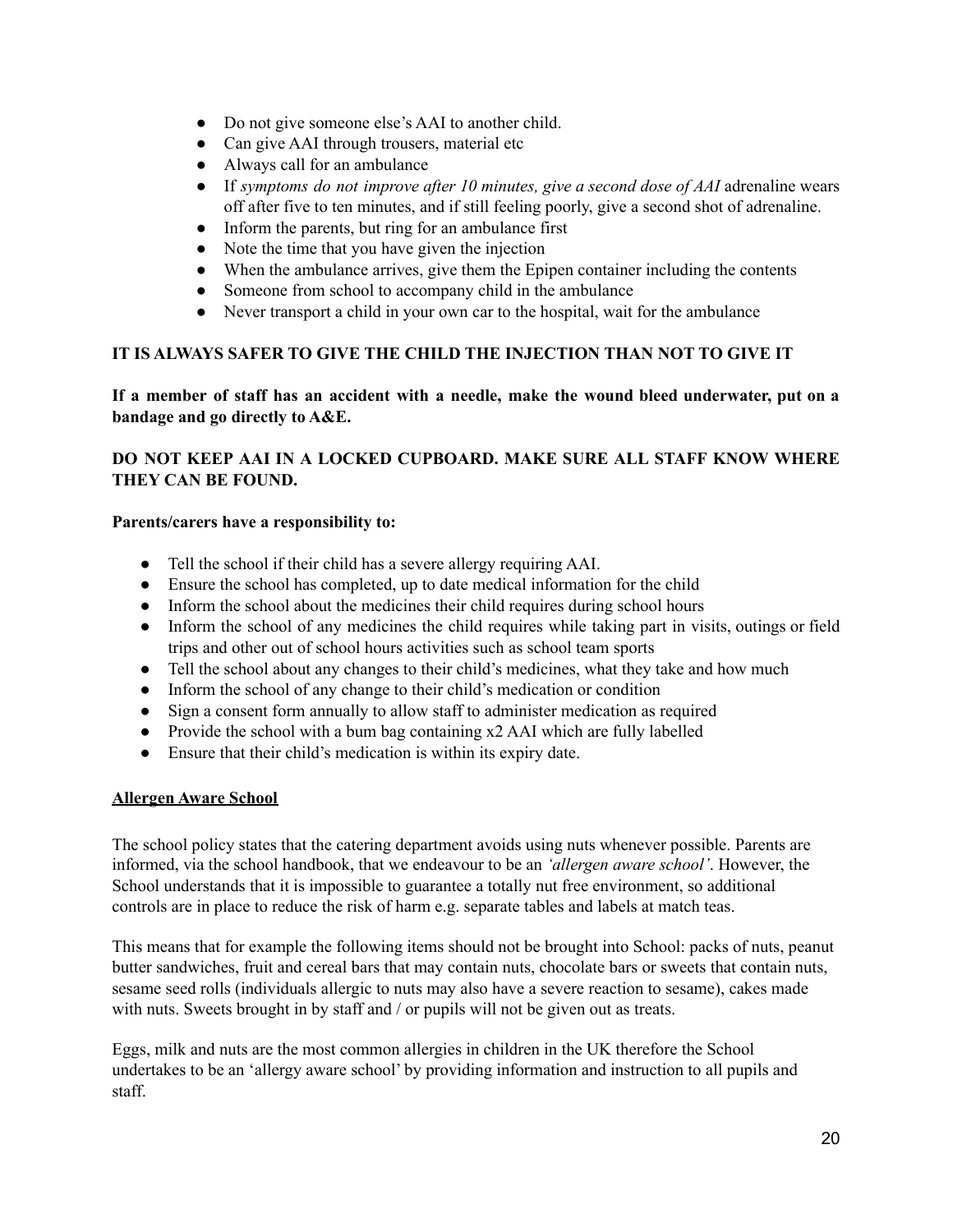### <span id="page-21-0"></span>**8.7 Epilepsy [Contents](#page-1-0)**

### **BACKGROUND INFORMATION**

Epilepsy is the most common serious neurological condition. It affects about one in 242 school-aged children. This means there are about 60,000 children with epilepsy in UK schools.

A Child with epilepsy has recurrent seizures, unless the seizures are controlled by medication. A seizure occurs when the nerve cells in the brain, which affect the way we think and behave, stop working in harmony. When this occurs the brain's message becomes temporarily halted or mixed up. Epilepsy can be caused by damage to the brain through a head injury or by an infection. However in most cases it has no identifiable cause.

Seizures can either affect part of the brain or the whole brain. There are around 40 different types of seizures, some of which are more common in childhood. Depending on whether the seizure affects the whole or part of the brain it is called either generalized or partial. Generalized seizures affect the whole, or a large part, of the brain and result in loss of consciousness. Partial seizures only affect part of the brain and only partly affect consciousness.

### **TONIC-CLONIC**

Children who experience tonic-clonic seizures (formerly known as grand-mal seizures) lose consciousness. Their body goes stiff and their limbs jerk. These can occur for up to 2-3 minutes at one time. When the seizure finishes the child regains consciousness after a period of rest and often sleeps. The child will be confused at first and it is important to remain with the child and reassure them.

#### **ABSENCE**

During an absence seizure (formerly known as petit-mal), a child will momentarily lose consciousness. It will appear as though they are daydreaming or distracted. These seizures can occur frequently causing a child to "tune in and out" of what is going on around them. This can be very confusing for the child or young person. Absence seizures are most common between the ages of 6-12 years old. As a result children who have absence seizures risk missing out on vital learning. There is no first aid needed for absence seizures but they must not be mistaken for daydreaming or inattentiveness.

#### **TRIGGERS**

A trigger is anything that causes a seizure to occur. There are many different triggers, but some are more relevant to school settings. These include excitement, anxiety or stress, tiredness and only very occasionally by flickering (only 5% of epileptics find this is a trigger).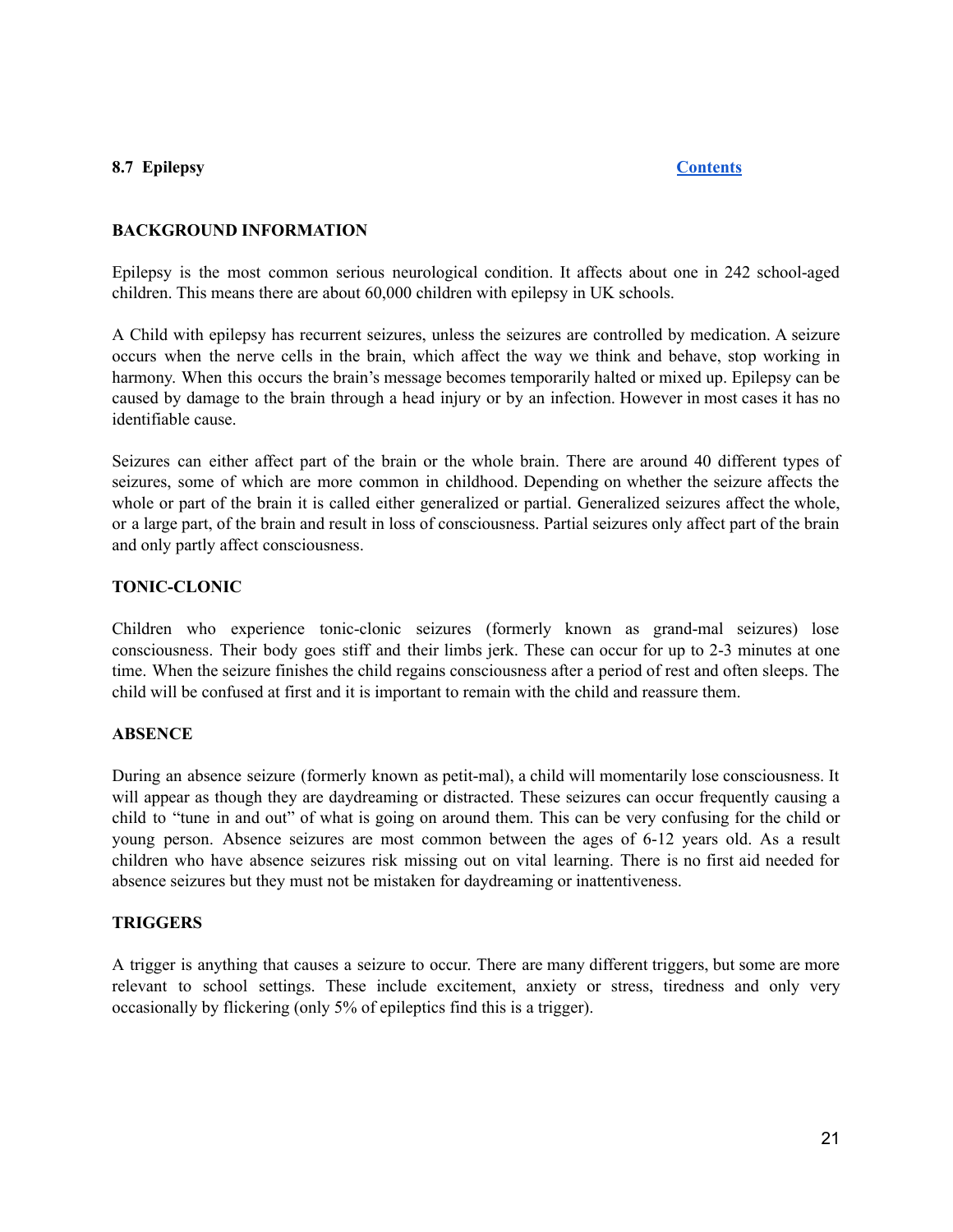### **MEDICINES**

The majority of children with epilepsy take medication to control their seizures. This medicine is usually taken twice daily outside school hours. This means it does not raise any issues about storage or legal responsibility of school staff administering medicines.

Certain types of medicines taken for epilepsy can have an effect on the child's behaviour. It is important that staff are aware of this. If a teacher notices a change in the child's behaviour then the issue should be raised with the parents.

#### THE SCHOOL

- recognizes that epilepsy is a common condition affecting many children and young people, and welcomes all students with epilepsy.
- This school believes that every child with epilepsy has a right to participate fully in the curriculum and life of the school including all outdoor activities and residential trips.
- The school keeps a record of all the medical details of children with epilepsy and keeps parents updated with any issues it feels may affect the child.
- This school ensures that all staff fully understands epilepsy and seizure first aid.

When a child with epilepsy joins St John's, the Headmaster will have a meeting with the pupil and staff to establish how the pupil's epilepsy may affect their school life. This will include the implications for learning, playing and social development and out of school activities. They will also discuss any special arrangements the pupil may require e.g. extra time in exams.

Children in the same class as a child with epilepsy will be introduced to epilepsy in a way that they will understand. This will ensure the child's classmates are not frightened if the child has a seizure in class. The First Aid Lead may attend the meeting to talk through any concerns the family or Headmaster may have, such as whether the pupil requires emergency medicine.

# **FIRST AID**

- 1. Stay calm
- 2. If the child is convulsing then put something soft under their head
- 3. Protect the child from injury (remove harmful objects from nearby)
- 4. NEVER try and put anything in their mouth or between their teeth.
- 5. Try and time how long the seizure lasts if it lasts longer than usual for that pupil or continues for more than 5 minutes then call 999
- 6. When the child finishes the seizure, stay with them and reassure them.
- 7. Do not give them food or drink until they have fully recovered from the seizure
- 8. Ring the parent to inform them and to collect if necessary

Sometimes the child may be incontinent during their seizure. If this happens try and put a blanket around them when the seizure is finished to avoid potential embarrassment.

The above epilepsy policy applies equally within the school and any outdoor activities organized by the school. This includes activities taking place on the school premises and residential stays. Any concerns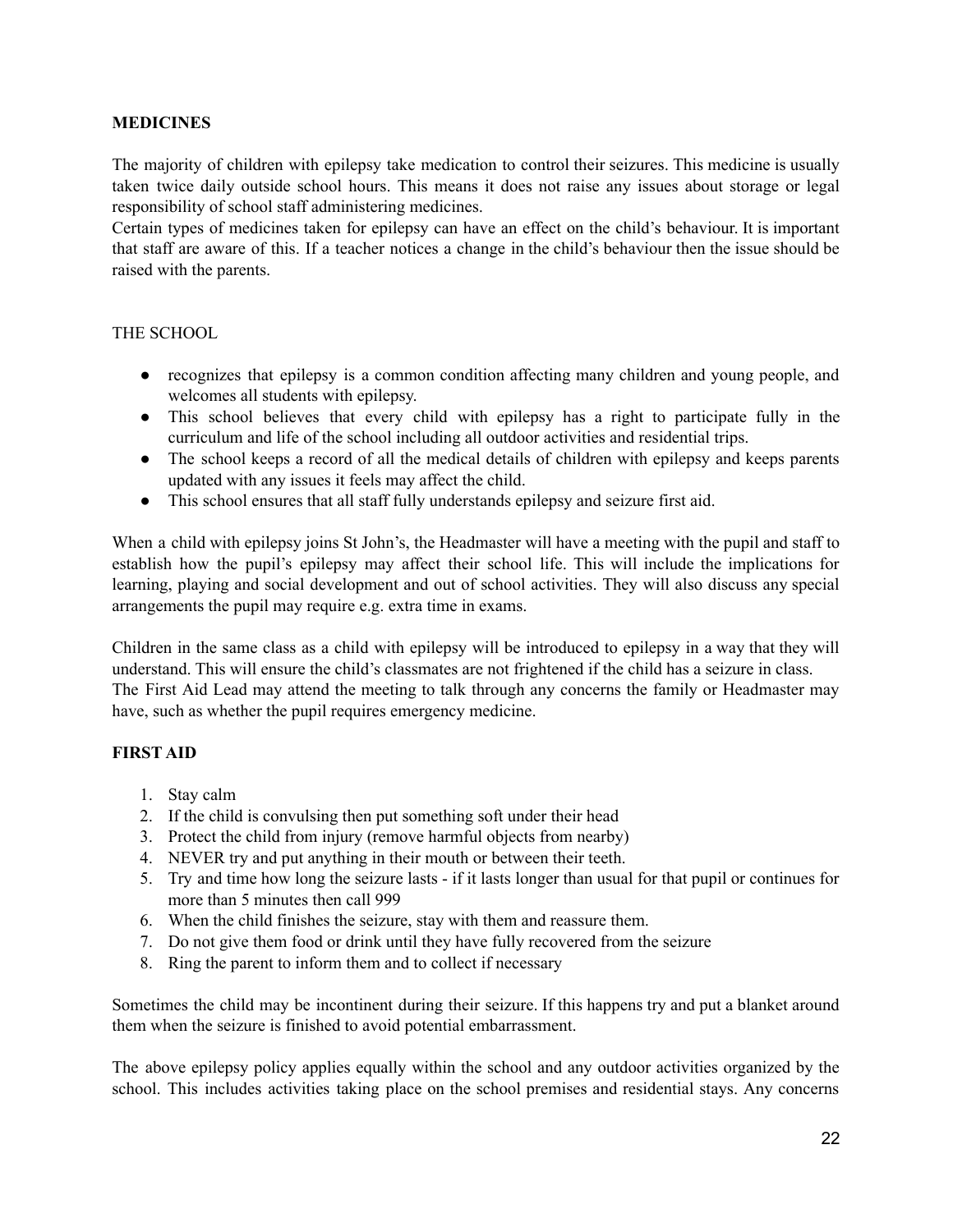held by the pupil, parent or member of staff will be addressed at a meeting prior to the activity or stay taking place.

- It is the school's responsibility to ensure that all staff are aware of the child's condition.
- It is each staff member's responsibility to be aware of the first aid policy and how to deal with a seizure should it occur.
- It is the school's responsibility to inform the parents of any seizure that has occurred or any change in condition that they have noticed.
- It is the parent's responsibility to ensure the school is kept up to date with any change in condition or anything that has upset the child that may affect his condition.
- It is the parent's responsibility to ensure the consent form is signed at the beginning of each academic year and that any change in emergency telephone numbers are advised.

### <span id="page-23-0"></span>**8.8 Sports Injuries [Contents](#page-1-0)**

#### **Procedure to be followed:**

Injuries can range from the most serious, which is if a child is unable to move, or is unconscious, to simply giving concern to the PE teacher supervising the game.

If the injury is serious, e.g. a suspected broken limb, an assessment must be made if the pupil is safe to be carried on a stretcher, or call 999. Do NOT move them if in any doubt. A stretcher is always available between the 1<sup>st</sup> XV and Colts A pitches. Two wheelchairs are available which are stored in the CSH medical room. If in doubt, call 999. A member of staff or parent MUST remain with the pupil at all times.

If the pupil has a very serious injury - involving the head/neck/spine - DO NOT ATTEMPT TO MOVE THEM-ENSURE STABILITY AND CALL 999.

If the injury is minor, the pupil must see the first aider on the pitch or be escorted up to the CSH medical room, where they will be assessed and treated accordingly by a first aider.

All staff MUST be familiar with the following for a more serious injury:

- a) Ensure the rest of the group is safe and calm.
- b) Attend to the pupil; assess the pupil and injury
- c) Make the pupil as comfortable as possible; keep them warm; if unconscious place them in the recovery position unless there are apparent neck/spinal injuries
- d) The teacher will have a mobile phone to contact the school office; to have a senior first aider come or call for an ambulance
- e) If necessary commence CPR
- f) If the incident is on the lower pitch, unlock the padlock (2244 Code) on the gate that leads from Potter Street onto the lower fields in order that the emergency services can gain access.
- g) Remain with the pupil until help arrives
- h) Organise the movements of the rest of the group.

If the pupil needs to be taken to hospital either a member of staff or a qualified first aider should go with him with a designated driver to accompany him.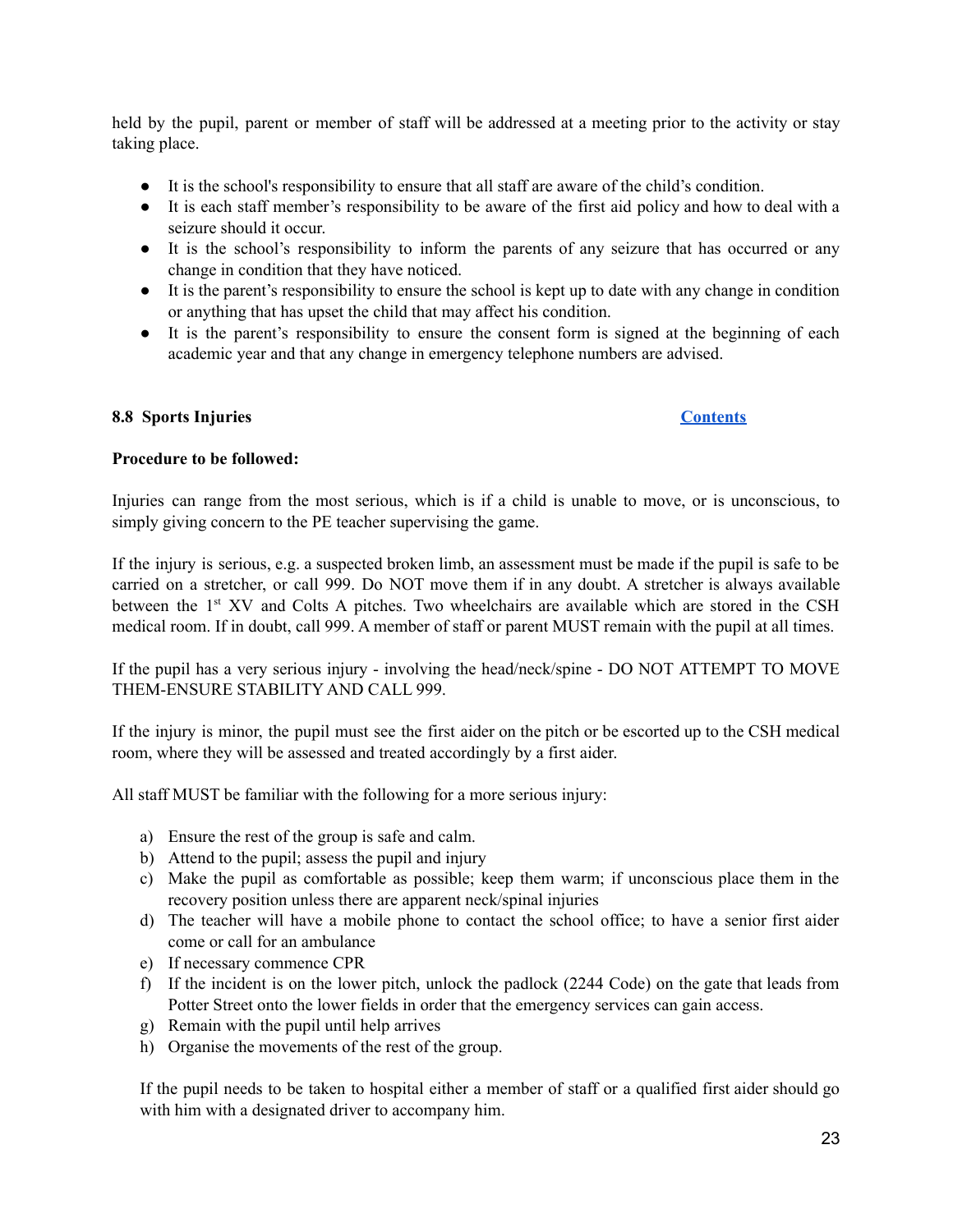Contact the parents asap. and advise them.

Ensure a full report of the incident is entered in the accident book and accident report form is completed which is located in the school office. All these details MUST be completed on the day of the incident.

If the injury occurs outside of school hours or away from school-i.e. away matches the report must be completed as soon as possible and at the very latest by the next day.

The Headmaster should be informed as soon as possible following a serious injury or if any boy is taken to hospital.

#### **Off Games policy and procedure**

If any pupil is off games but still in school the following should take place.

- $\triangleright$  Parents must request permission for their son to be absent from Games by email/letter. This must be sent to the school office and the Head of Games.
- $\triangleright$  Pupils who are not injured may attend games to help and support their peers. They should wear their school tracksuit and a warm coat if appropriate.
- $\triangleright$  Pupils who have an injury must be supervised in the library with work set by the Games department.
- $\triangleright$  All pupils must stay at school until they are released at registration.
- $\triangleright$  Pupils in Years 7 and 8 may leave school at 4.00pm on Mondays only.
- $\triangleright$  Written permission must be obtained from the Headmaster to leave early from games for any reason including an appointment.

# <span id="page-24-0"></span>**8.9 Head Injury Policy [Contents](#page-1-0)**

#### **Head Injury Protocol**

All head injuries incurred on site will be referred to a First Aider for initial assessment, unless the casualty requires immediate hospitalisation. The member of staff in charge of the activity/sport must ensure that this is done as soon as possible after the incident.

#### **Minor Head Injury**

- Child should be assessed and treated by a first aider.
- EYFS children should be assessed by a paediatric first aider.
- Parents should be called by a first aider. EYFS the child's key worker where possible to advise parents of the injury and to collect if necessary.
- The head injury form must be given to the parent on collection of the child and a copy kept for our records.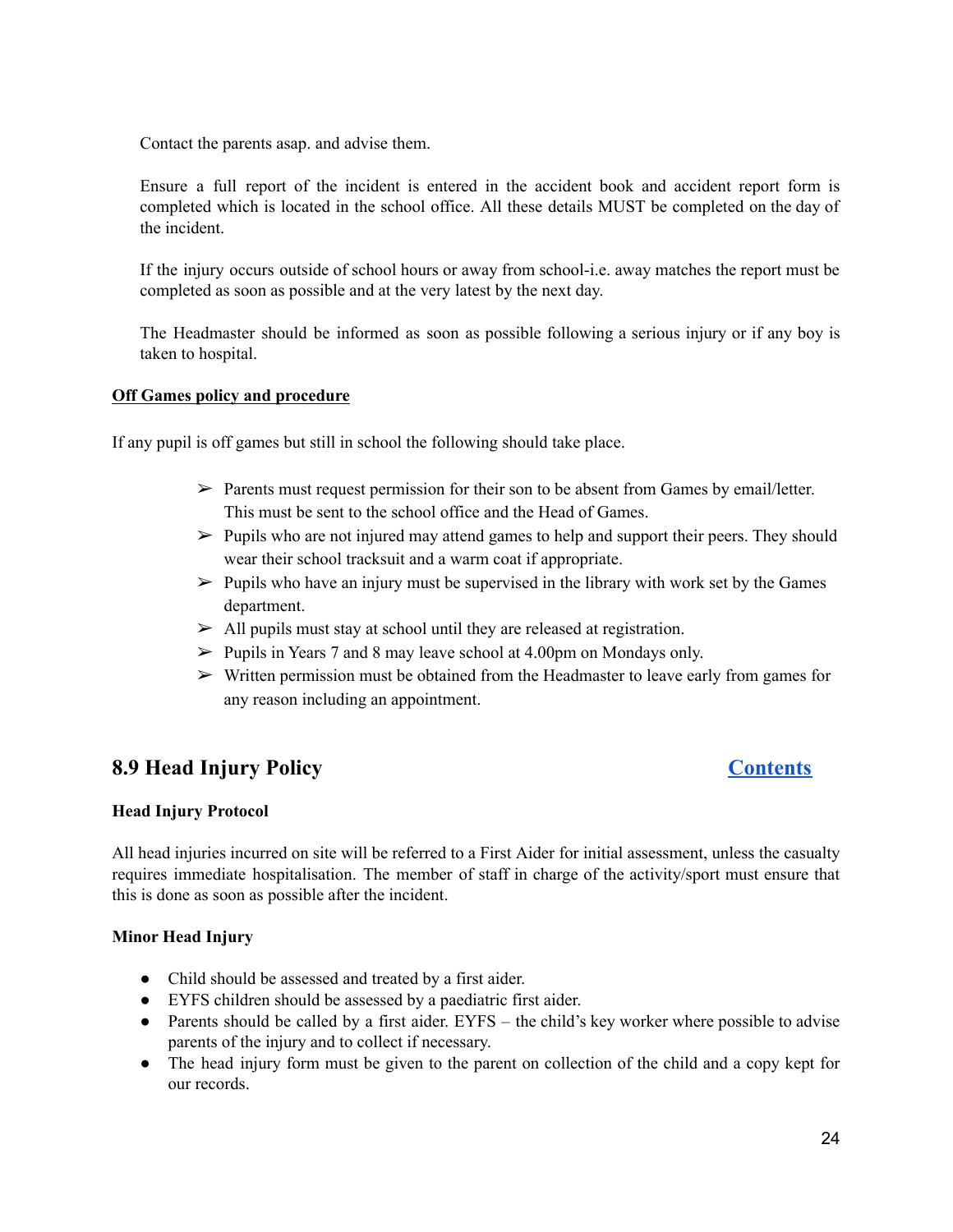$\bullet$  If the child remains in school, monitoring must take place – if their condition deteriorates necessary action must be taken.

# **Severe Head Injury**

- Call an ambulance immediately
- Remain with the child until professional help arrives do not leave child unattended
- Inform the School Office who will call parents
- EYFS Head of Pre-Prep will call parents
- Accompany child to hospital with ambulance remain with child until parents arrive
- Take the child's personal details with you.

### **Criteria for referral to an emergency ambulance service**

- Unconsciousness or lack of full consciousness, (for example, problems keeping eyes open)
- Any focal (that is, restricted to a particular part of the body or a particular activity) neurological deficit since the injury (examples include problems understanding, speaking, reading or writing; loss of feeling in part of the body; problems balancing; general weakness; any changes in eyesight; and problems walking)
- Any suspicion of skull fracture or penetrating head injury (for example, clear fluid running from the ears or nose, black eye with no associated damage around the eye, bleeding from the ears, penetrating injury signs, visible trauma to the scalp or skull).
- Any seizure ('convulsion' or 'fit') since the injury.
- A high-energy head injury (for example, pedestrian struck by motor vehicle, occupant ejected from motor vehicle, a fall from a height of greater than 1 metre or more than five stairs, diving accident, high-speed motor vehicle collision, rollover or any other potentially high-energy mechanism)
- The injured person or their carer is incapable of transporting the injured person safely to the hospital emergency department without the use of ambulance services (providing any other risk factor indicating emergency department referral is present).
- Parents must be contacted

All those considered well enough to remain in school will be given a head injury advice sheet outlining when medical advice should be sought. Anyone sustaining a head injury should not be allowed to drive themselves or travel home unaccompanied by public transport, alternative arrangements must be made.

All head injuries must be recorded on an Accident/Incident Form and the Lead First Aider must be informed.

# **Return to school following a head injury**

You or your child could have a concussion. Symptoms usually start within 24 hours, but sometimes may not appear for up to 3 weeks. . Therefore returning to school following a head injury may be dependent on special concessions for the pupil regarding academic and sport exemptions being put into place. These would be agreed with the medical practitioner, parents and the school. If appropriate staff will be advised of any adjustments that a specific pupil needs following a head injury.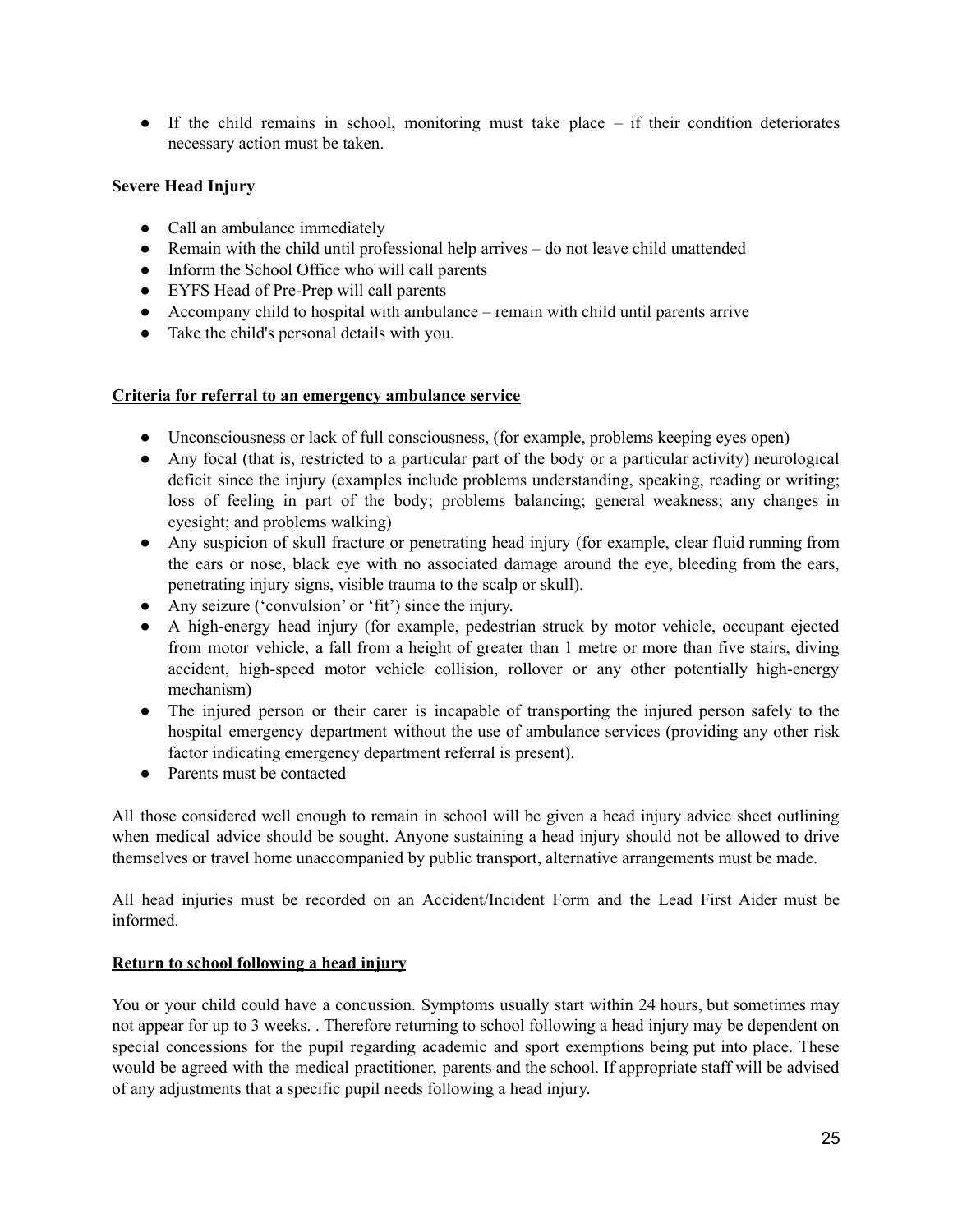### **Staff should be aware that the symptoms of concussion can include any of the following:**

- Headache
- Hearing problems/tinnitus
- Nausea and vomiting
- Memory problems
- Disorientation
- Visual problems
- Problems with balance and dizziness
- Fatigue and drowsiness
- Sensitivity to light and noise
- Numbness or tingling sensation
- Feeling slowed down or mentally foggy
- Slowness in following instructions or answering questions
- Impaired balance and poor hand-eye coordination
- Poor concentration
- Slurred speech
- Vacant stare
- Unsteady and shaky mobility
- Loss of insight
- Seizures or convulsions
- Appearing confused and disorientated
- Loss of consciousness
- Weakness or numbness in a part of the body

If staff are concerned about a pupil they must speak to the parents and the Lead First Aider.

# **Managing a head injury during sport**

Trained first aiders are on site during all matches and training sessions.

During rugby all coaches must adhere to the guidelines set out by the International Rugby Board (RFU) to ensure that concussion is managed effectively (see appendix 1):-

- Concussion must be taken extremely seriously to safeguard the long term welfare of players
- Players suspected of having concussion must be removed from play and must not resume play in the match
- Players suspected of having concussion must be medically assessed
- Players suspected of having concussion or diagnosed with concussion must go through a graduated return to play protocol as outlined by the RFU (displayed in school)
- Players must receive medical clearance before returning to play

# **Returning to sport after a head injury**

Whilst an initial concussion may not cause permanent damage, a repeat injury to the head soon after a suspected concussion can have serious consequences. A subsequent injury does not have to be severe to have permanently disabling or deadly effects.

# **Children and adolescents must not return to play without clearance from a Medical Practitioner.**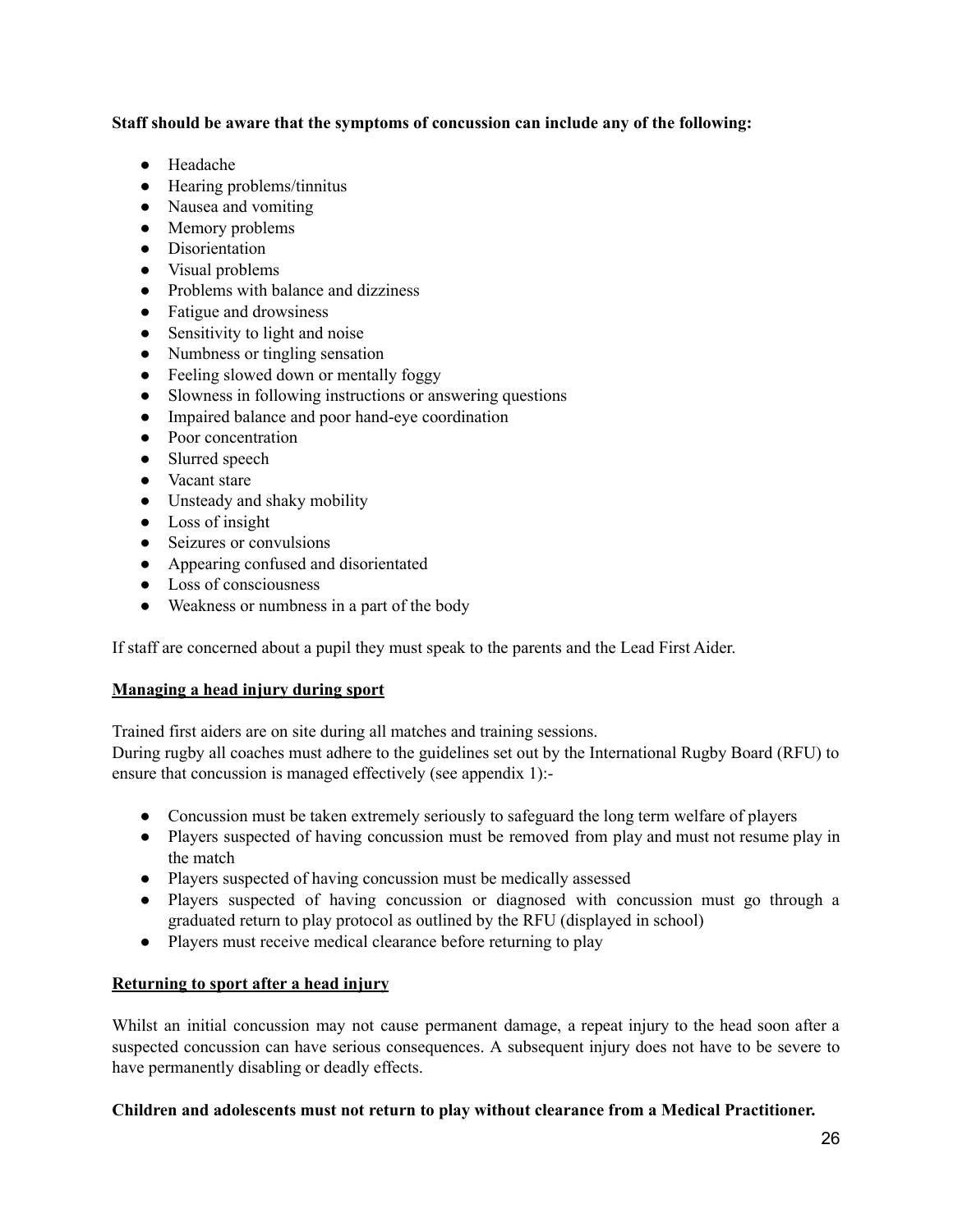# **Appendix 1**

Pocket CONCUSSION RECOGNITION TOOL TM To help identify concussion in children, youth and adults

# **RECOGNISE & REMOVE**

Concussion should be suspected if one or more of the following visible clues, signs, symptoms or errors in memory questions are present.

### **1. Visible clues of suspected concussion**

Any one or more of the following visual clues can indicate a possible concussion:

- Loss of consciousness or responsiveness
- Lying motionless on ground/ Slow to get up
- Unsteady on feet/ Balance problems or falling over/ incoordination
- $\bullet$  Grabbing/ Clutching of head
- Dazed, blank or vacant look
- Confused/Not aware of plays or events

#### **2. Signs and symptoms of suspected concussion**

Presence of any one or more of the following signs  $\&$  symptoms may suggest a concussion:

- Loss of consciousness Headache
- Seizure or convulsion Dizziness
- Balance problems Confusion
- 
- 
- More emotional Blurred vision
- 
- Sadness Amnesia
- Fatigue or low energy Feeling like "in a fog"
- Nervous or anxious Neck pain
- "Don't feel right" Sensitivity to noise
- Difficulty remembering Difficulty concentrating
- 
- 
- 
- Nausea or vomiting Feeling slowed down
- Drowsiness "Pressure in head"
	-
- Irritability  **Sensitivity to light** 
	-
	-
	-
	-
	-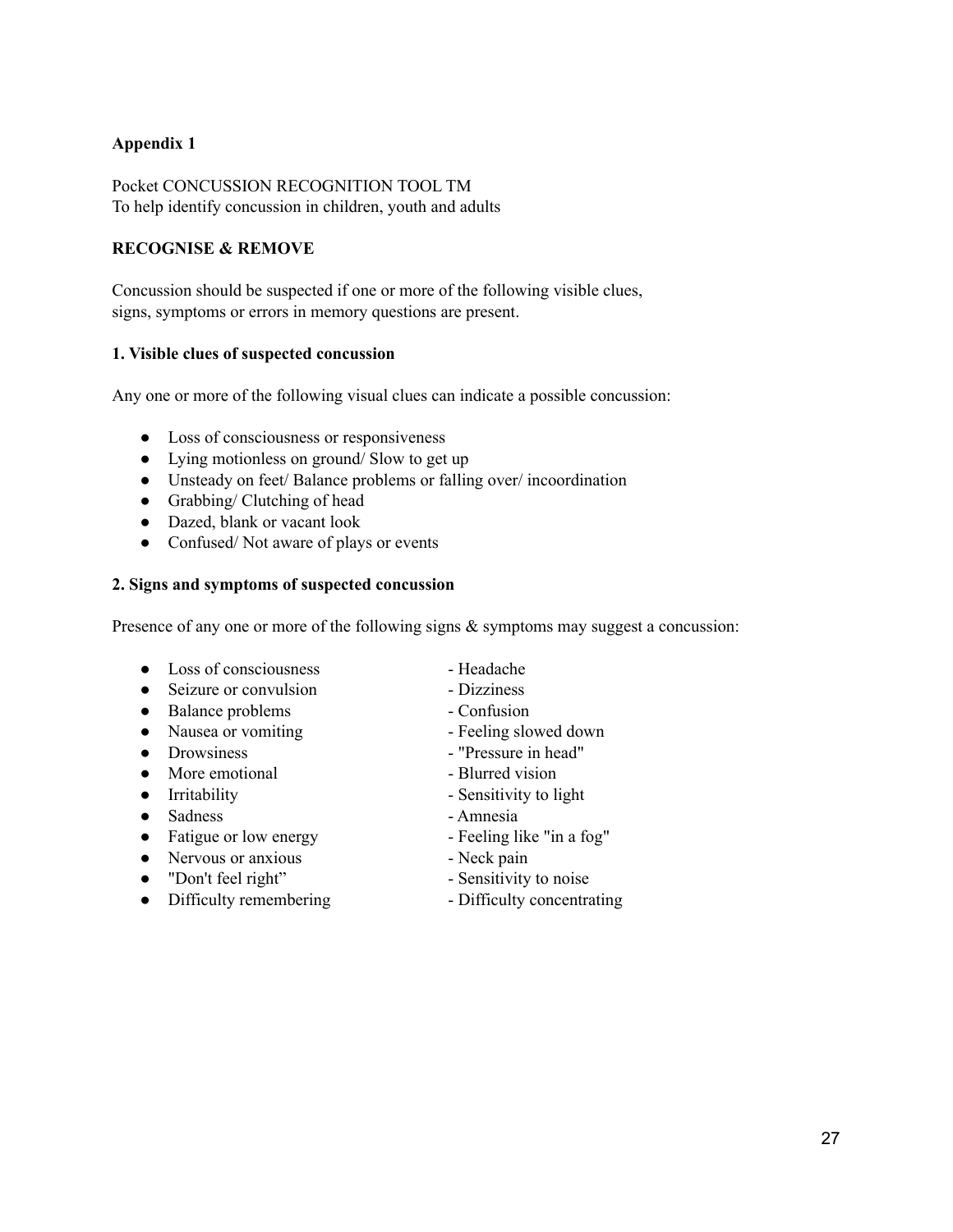# **8.10 Contagious Diseases [Contents](#page-1-0)**

# **CRITERIA FOR EXCLUSION OF CHILDREN WITH CONTAGIOUS DISEASES**

| <b>DISEASE</b>                               | PERIOD TO BE KEPT<br><b>AWAY FROM SCHOOL</b>                   | <b>COMMENTS</b>                                                                                                      |
|----------------------------------------------|----------------------------------------------------------------|----------------------------------------------------------------------------------------------------------------------|
| <b>ATHLETES FOOT</b>                         | <b>NONE</b>                                                    | NOT SERIOUS. TREATMENT IS<br><b>RECOMMENDED</b>                                                                      |
| <b>CHICKEN POX</b>                           | <b>5 DAYS FROM ONSET</b><br>OF RASH                            | AWARE VULNERABLE CHILDREN<br>AND PREGNANT STAFF                                                                      |
| <b>COLD SORES</b>                            | <b>NONE</b>                                                    | AVOID KISSING+CONTACT.                                                                                               |
| <b>GERMAN</b><br><b>MEASLES</b><br>(RUBELLA) | <b>5 DAYS FROM ONSET</b><br><b>OF RASH</b>                     | PREVENTABLE BY<br>IMMUNISATION (MMR x2 DOSES)<br>FEMALE STAFF AWARENESS RE                                           |
|                                              |                                                                | <b>PREGNANCY</b>                                                                                                     |
| <b>HAND FOOT AND</b><br><b>MOUTH</b>         | <b>NONE</b>                                                    | <b>EXCLUSION MAY BE</b><br>CONSIDERED ONLY IF UNWELL                                                                 |
| <b>IMPETIGO</b>                              | UNTIL LESIONS ARE<br><b>CRUSTED OR HEALED</b>                  | ORAL ANTIBIOTIC TREATMENT<br><b>MAY SPEED HEALING</b>                                                                |
| <b>MEASLES</b>                               | <b>5 DAYS FROM ONSET</b><br>OF RASH                            | PREVENTABLE BY<br>IMMUNISATIONS X2 MMR,<br><b>VULNERABLE CHILDREN AND</b><br>POSSIBLE PREGNANT STAFF<br><b>AWARE</b> |
| <b>MOLLUSCUM</b><br><b>CONTAGIOSUM</b>       | <b>NONE</b>                                                    | A SELF LIMITING CONDITION                                                                                            |
| <b>RINGWORM</b>                              | UNTIL TREATMENT<br><b>COMMENCED</b>                            | TREATMENT IS IMPORTANT AND<br><b>AVAILABLE FROM CHEMISTS.</b>                                                        |
| <b>SCABIES</b>                               | CHILD CAN RETURN<br>AFTER 1ST TREATMENT                        | TWO TREATMENTS 1 WEEK<br>APART. CONTACT X1 TREATMENT.                                                                |
| <b>SCARLET FEVER</b>                         | <b>5 DAYS AFTER</b><br><b>COMMENCING</b><br><b>ANTIBIOTICS</b> | <b>ANTIBIOTIC TREATMENT</b><br>RECOMMENDED FOR THE CHILD                                                             |
| <b>SLAPPED CHEEK</b>                         | <b>NONE</b>                                                    | <b>AWARE OF VULNERABLE</b><br><b>CHILDREN OR PREGNANT</b><br><b>WOMEN</b>                                            |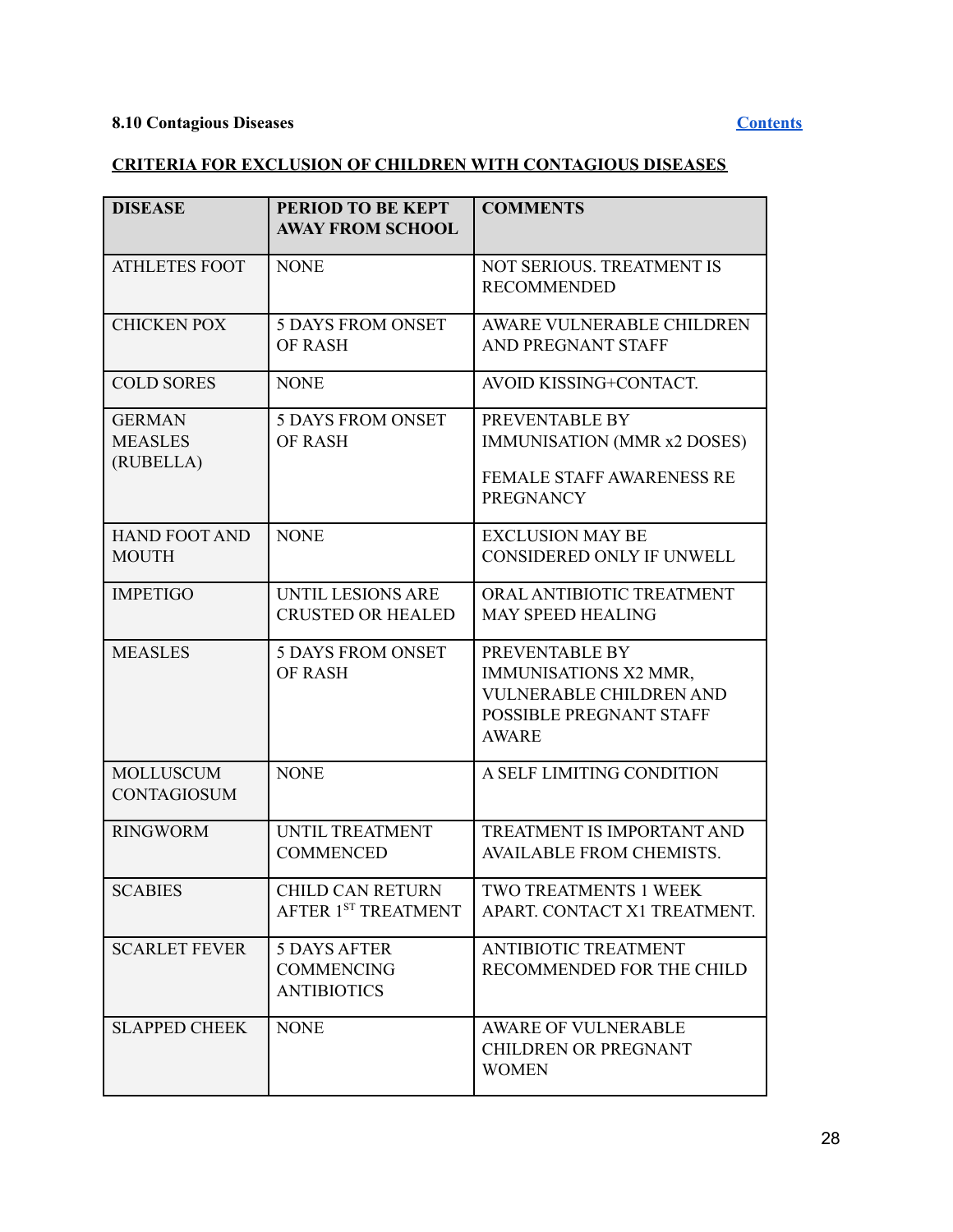| <b>SHINGLES</b>                  | <b>EXCLUDE ONLY IF</b><br><b>RASH IS WEEPING AND</b><br><b>CANNOT BE COVERED</b> | CAN CAUSE CHICKENPOX IN<br>THOSE NOT IMMUNE.                                                                                |
|----------------------------------|----------------------------------------------------------------------------------|-----------------------------------------------------------------------------------------------------------------------------|
| <b>WART/VERRUCAE</b>             | <b>NONE</b>                                                                      | COVERED IN POOLS,<br><b>GYMNASIUM AND CHANGING</b><br><b>ROOMS</b>                                                          |
| <b>CONJUNCTIVITIS</b>            | <b>WHILST INFECTIOUS</b>                                                         | <b>ANTIBIOTIC OINTMENT/DROPS</b><br><b>SOMETIMES USED</b>                                                                   |
| <b>GLANDULAR</b><br><b>FEVER</b> | <b>NONE</b>                                                                      | 50% OF CHILDREN GET THE<br>DISEASE UNDER AGE 5, AND<br><b>MANY ADULTS ACQUIRE</b><br><b>DISEASE WITHOUT BEING</b><br>AWARE. |
| <b>HEAD LICE</b>                 | ONLY IF LIVE LICE<br>NOTED/TREATMENT<br><b>HAS BEEN GIVEN</b>                    | <b>TREATMENT IS RECOMMENDED</b><br>IN CASES WHERE LIVE LICE HAVE<br>BEEN SEEN. CONTACTS SHOULD<br><b>BE CHECKED</b>         |
| <b>MUMPS</b>                     | <b>5 DAYS AFTER ONSET</b><br>OF SWOLLEN GLANDS                                   | PREVENTABLE BY<br><b>IMMUNISATIONS X2 MMR</b>                                                                               |
| <b>THREADWORM</b>                | <b>NONE</b>                                                                      | <b>TREATMENT RECOMMENDED</b><br>FOR CHILD AND HOUSEHOLD.                                                                    |
| <b>TONSILLITIS</b>               | <b>NONE</b>                                                                      | MANY CAUSES, MOST CASES<br>VIRAL AND DO NOT REQUIRE<br><b>ANTIBIOTICS</b>                                                   |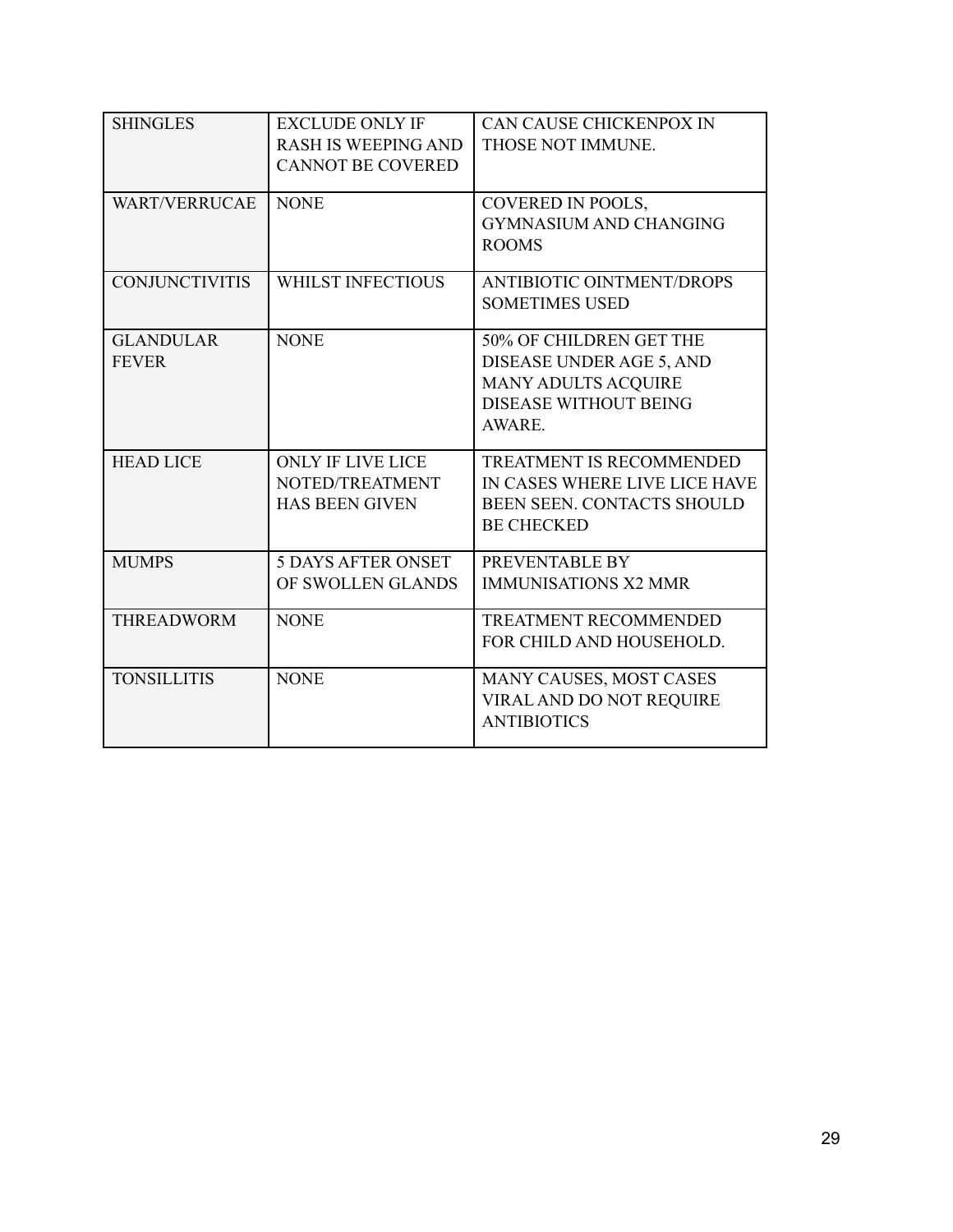# <span id="page-30-0"></span>8.11 FOOD ALLERGEN POLICY [Contents](#page-1-0)

### **Policy Aim**

The aim is to ensure that the food provided by catering services within St John's School is stored, handled, prepared and served to ensure it is safe for all pupils, staff and visitors, including those who may have food allergies. Catering staff have access to relevant training and/or education as required.

#### **Allergy aware school**

The school policy states that the catering department avoids using nuts whenever possible. Parents are informed, via the school handbook, that we are an 'allergy aware school'. However the school understands that it is impossible to guarantee a totally nut free environment, so additional controls are in place to reduce the risk of harm e.g. separate tables and labels at match teas.

### **LEGISLATION**

Allergenic ingredients must be indicated in the list of ingredients with clear reference to the name of the substance or product as listed in Annex II of the Food Labelling Regulations. Annex II of the EU Food Information for Consumers Regulation No.1169/2011. The Annex II outlines the 14 allergens (and products thereof) that must be labelled or indicated as being present in foods. These are:

- 1. Crustaceans
- 2. Eggs
- 3. Fish
- 4. Gluten
- 5. Milk
- 6. Mustard
- 7. Nuts
- 8. Peanuts
- 9. Sesame
- 10. Soybeans
- 11. Sulphur dioxide
- 12. Lupin
- 13. Celery
- 14. Molluscs

#### **Responsibilities**

Managing suspected and confirmed food allergies requires a school-wide approach to ensure minimisation of risk. Overall management for allergens and food safety within the catering department of the schools is the responsibility of the Catering Manager.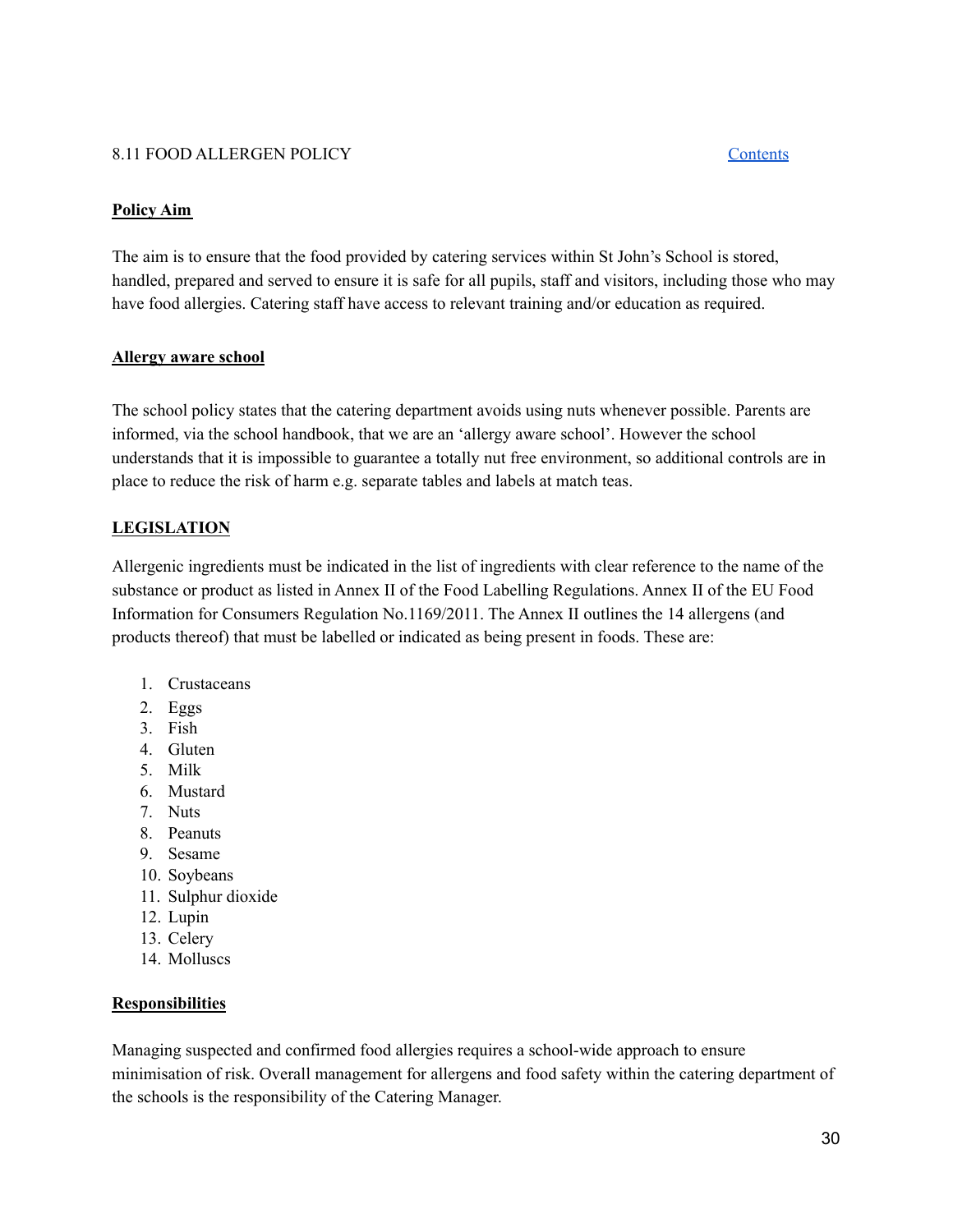The **Catering Manager** will ensure that throughout the times food is being served there is a member of staff on-site who can deal with all questions relating to allergenic ingredients and who knows where to access information. Catering staff who are unsure about questions being asked, should pass them onto the colleague who can provide accurate and consistent information. There is an up to date Allergen file which can be easily accessed to allow ingredients lists to be checked. Catering and Medical/HR Departments should work together to ensure information is shared and kept up to date.

**Parents** are responsible for providing ongoing and accurate medical information relating to any known allergies which their child suffers from. This is automatically requested annually.

**Teachers and Teaching Assistants** are responsible for ensuring they are aware of children with known allergies, and what actions need to be taken (including in emergencies).

**School outing leaders** are responsible for ensuring they are aware of any allergy sufferers on educational visits or trips away from school. This information must be shared with all adults accompanying the outing.

**School staff** are responsible for managing medicines including AAI (Auto Adrenaline Injectors e.g. Epipen/Emerade): refer to separate AAI policy.

# **Training**

The School is committed to ensuring that staff involved in the provision of food for people with food allergies have appropriate training, and that it is updated on a regular basis in accordance with regulatory requirements.

# **Allergen Management**

Catering staff are made aware of allergens in all ingredients and products used, and a record will be kept of these depending on the menus. Records will be updated when menus are reviewed and changed.

The School will hold a list of all meals that contain the allergenic ingredients and their source. This will be updated as products change or their processing changes. Information on all products used will be made available on request.

Any decanting of products containing allergens must have the full product information with them in the new container.

In the preparation of all food, care is taken to ensure that there is no cross contamination between food containing allergens and foods which are allergen free.

Labelling will be checked before any ingredients are used in food preparation.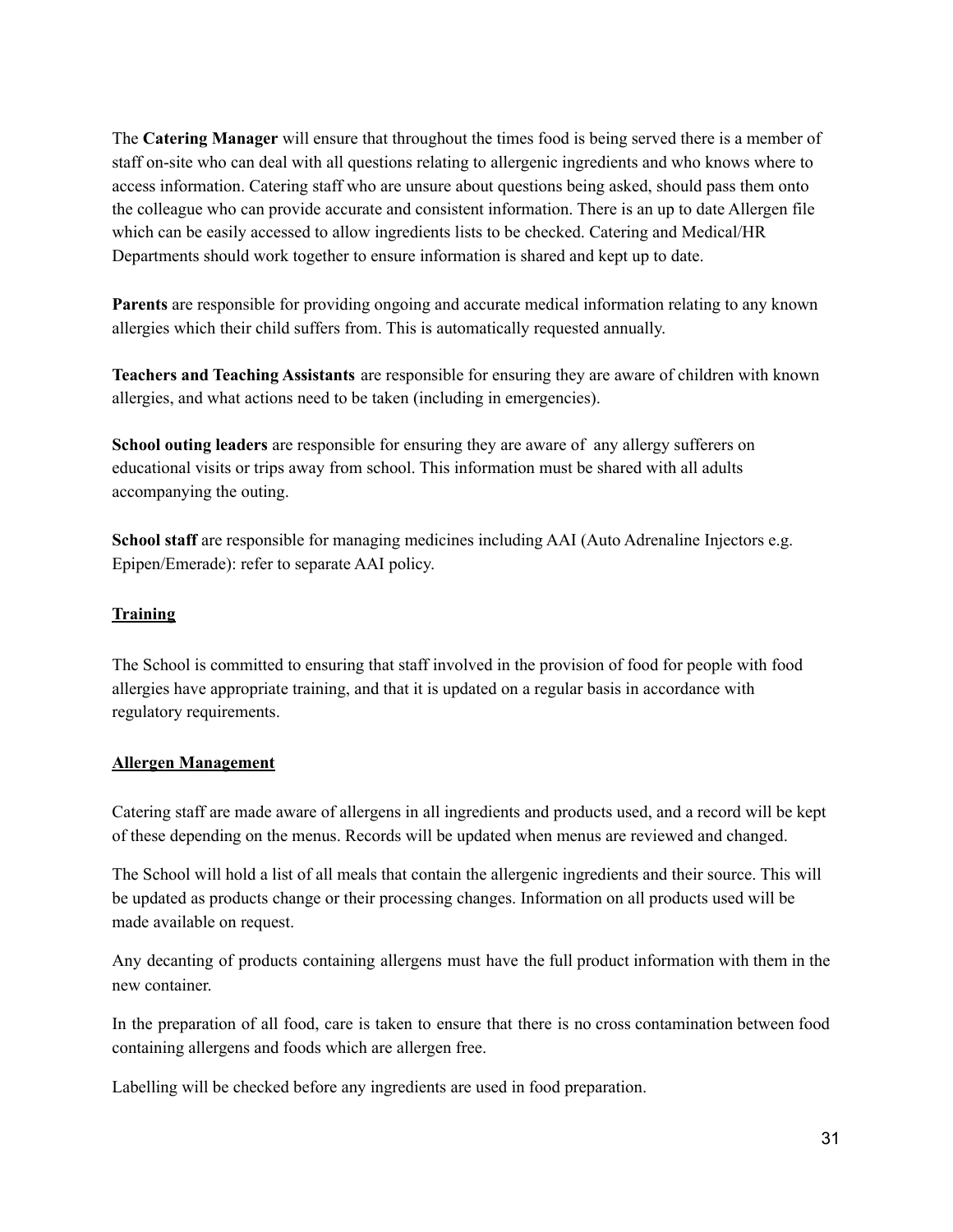Where possible, separate equipment and utensils will be used for preparation of allergen free foods. If this is not possible then all equipment and utensils will be thoroughly cleaned.

Catering staff will ensure that they follow adequate hand washing procedures to ensure no cross contamination.

Care will be taken on the servery to ensure that there is no cross contamination.

# **GUIDANCE AND GOOD PRACTICE**

### **Purchasing**

- Only purchase from approved suppliers who provide full ingredient lists that include allergens this can include information on food labels.
- All foods, from individual ingredients to complete meals, should be checked to ensure allergens are listed.

### **Storage and risk of cross contamination**

- Safe storage practices must be used to avoid cross contamination of other foodstuffs. Keep allergens away from non-allergenic food, where possible.
- Keep food in sealed containers, and use clean, separate utensils to prevent cross contamination.
- Where possible, store allergenic ingredients on lower shelves to prevent them from falling into other foods.

# **Preparation and recipes**

To be able to inform people easily about the presence or absence of the 14 allergens, the use of standard recipes is best practice. If you do not use standard recipes with specified ingredients, you will need to note what ingredients and pack sizes are used each time you make a dish.

If you make a dish from scratch, you will know what ingredients go into it. Remember to think about the ingredients you use and what they contain. You must consider what you use:

- to cook the dish
- to thicken a sauce
- as a topping or garnish
- in a salad dressing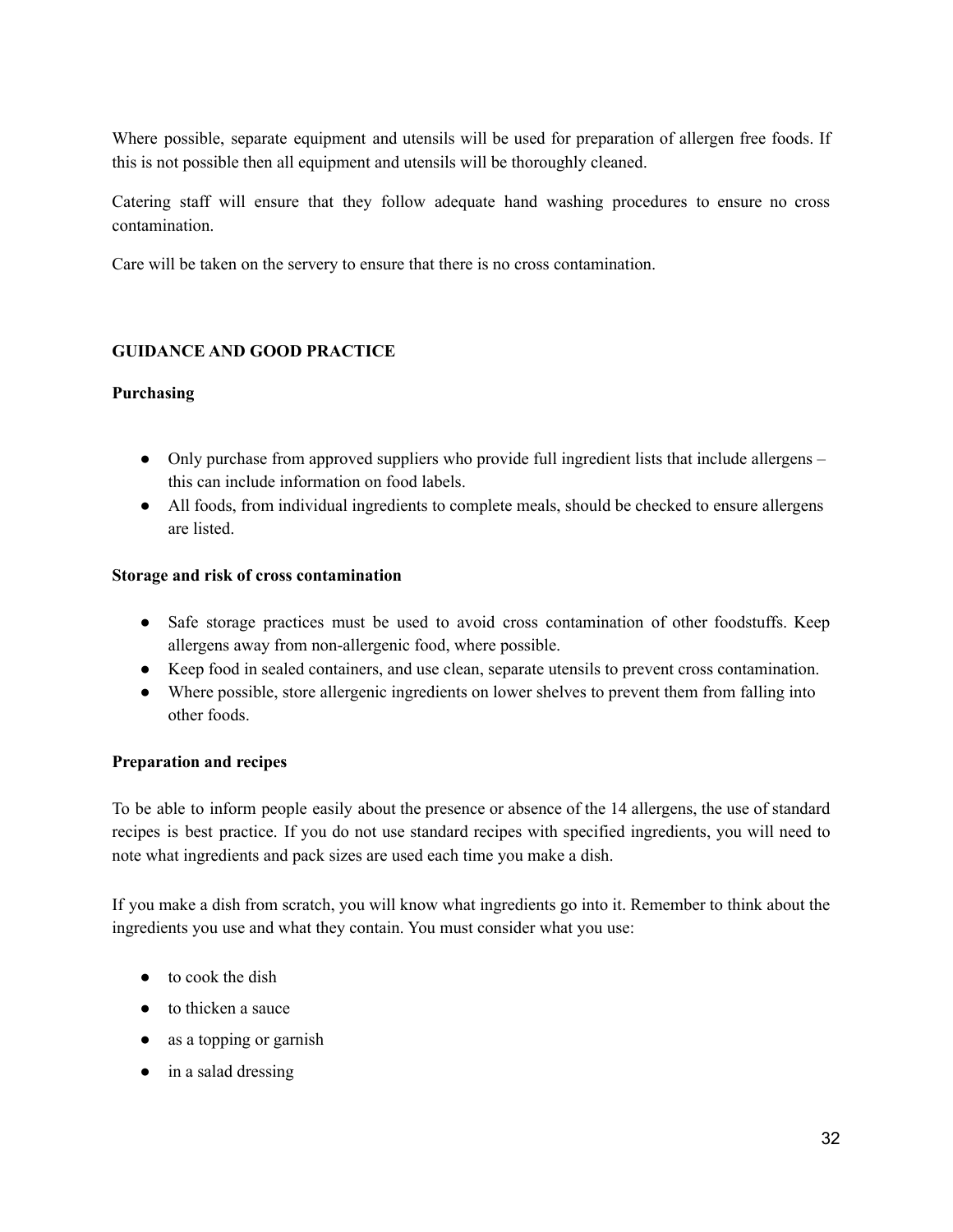If preparing a meal for an allergy sufferer, clean and sanitise surfaces using a paper towel before starting. This avoids the risk of cross contamination by a trace of an allergen contaminating a surface used in food preparation.

Food handlers must wash their hands with hot water and soap before they begin preparation. Avoid touching other types of food until they have finished the preparation.

When you are preparing a meal that does not contain an identified allergen ensure you cook in clean fresh oil and not in the fryer e.g. if food is cooked in oil that has been used to cook prawns, this could cause a reaction in someone who is allergic to shellfish.

Where a change of ingredients involving allergens has taken place all catering staff should be advised of the change – for example a change in a standard food item such as ketchup or mayonnaise.

# **Service**

When someone asks if a food contains a particular ingredient always check every time – never guess. Beware of 'new improved' recipes or a change in supplier or branding on packaging.

- Never attempt to remove an allergen from a food (e.g. nuts from the top of a cake) as enough 'contamination' may remain to trigger an allergic reaction.
- Always use separate utensils (chopping boards, knives, containers etc) if asked to prepare a meal which does not contain a certain ingredient. Clean down work areas before preparing food.
- Allow adequate separation between foods to minimise the risk of traces of certain foods being transferred to other types, such as in a buffet display. Never place foods that can cause allergic reactions next to other foods.
- Provide separate serving utensils to prevent cross contamination. However, there is no guarantee that customers will not interchange utensils.

# **Cleaning**

Make sure all surfaces are cleaned thoroughly, using hot water and detergent or sanitiser. Essential surfaces include work surfaces, chopping boards, knives, utensils, mixers, bowls, pans and containers. Use disposable paper towels to reduce cross contamination risks.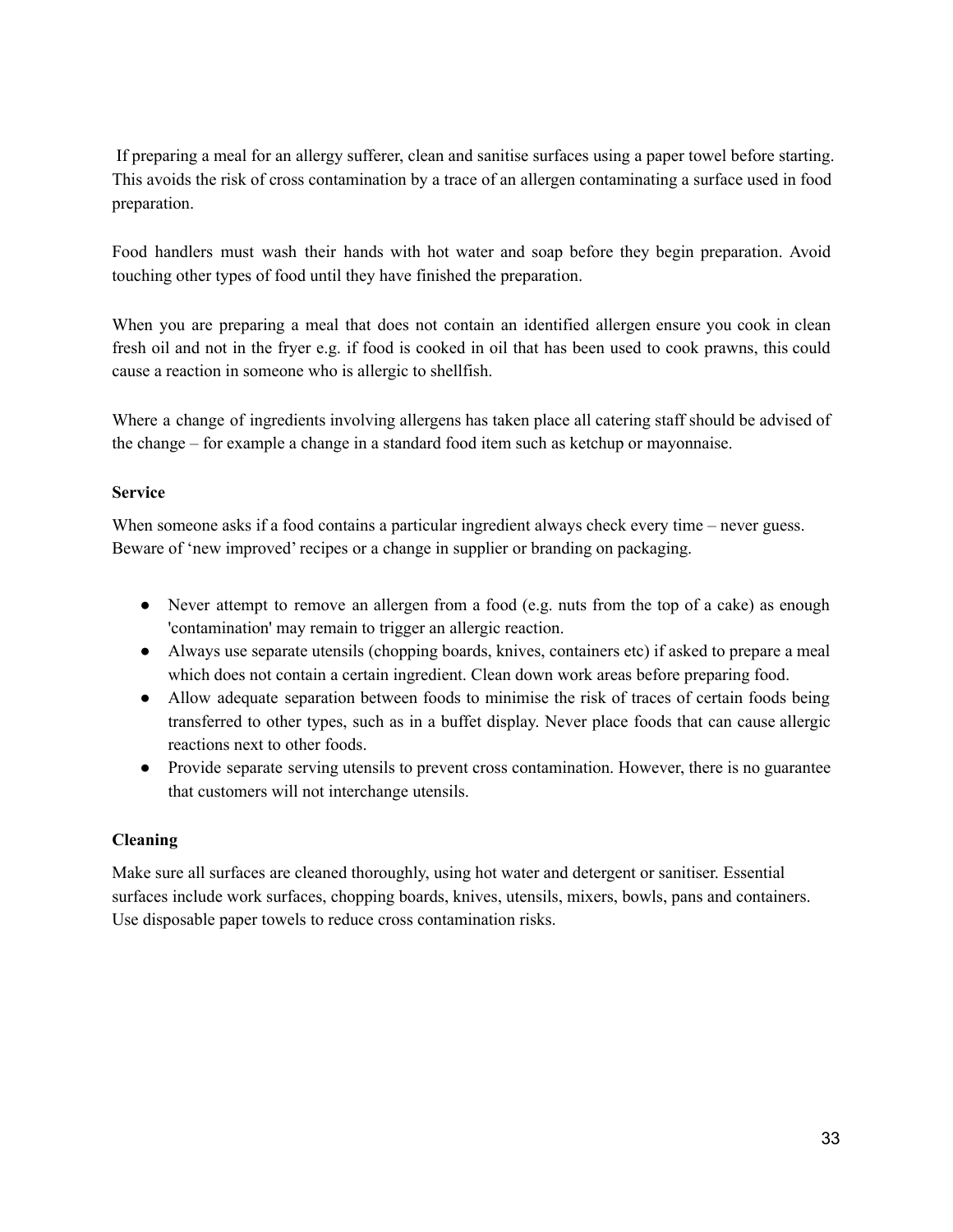# <span id="page-34-0"></span>**8.12 Defibrillators (AED - Automated External Defibrillator)**

A defibrillator is a device that gives a high energy electric shock to the heart of someone who is in cardiac arrest. This high energy shock is called defibrillation, and it's an essential part in trying to save the life of someone who's in cardiac arrest.

To help someone who is in cardiac arrest effectively, a defibrillator needs to be found as quickly as possible. For every minute it takes for the defibrillator to reach someone and deliver a shock, their chances of survival reduce by up to 10%.

**Location:** Entrance to the White House Building

### **4 steps to take if someone is having a cardiac arrest**

Cardiac arrests can happen to anyone, at any time. The following steps give someone the best chance of survival:

- 1. Call 999
- 2. Start CPR
- 3. Ask someone to bring a defibrillator if there's one nearby
- 4. Turn on the defibrillator and follow its instructions.

#### **Who can use a defibrillator?**

Anyone can use it. There are clear instructions on how to attach the defibrillator pads. It then assesses the heart rhythm and will only instruct to deliver a shock if it's needed. One cannot deliver a shock accidentally, the defibrillator will only allow one to shock if it is needed.

# **Maintenance of defibrillator**

- All defibrillators self-test on a daily, weekly or monthly basis so the device would signal with a flashing light or audible alert if there was a problem, for example, pads not correctly connected, or low battery. Defibrillators also run through a self-test when activated, prior to use.
- Pads and batteries expire and will need replacing even if the defibrillator hasn't been used.
- The typical shelf life of pads and batteries is 2 to 5 years, depending on the defibrillator model **(IPAD 5 series AED CUSPI, CU medical system inc.)** consult the product detail page or check the expiry date on the pad or battery.
- Pad and battery expiry dates are typically displayed next to an hourglass or egg timer symbol.
- Pads can not be re-used
- Batteries should be disposed of safely (not in household waste). Most local supermarkets have a used battery collection point.